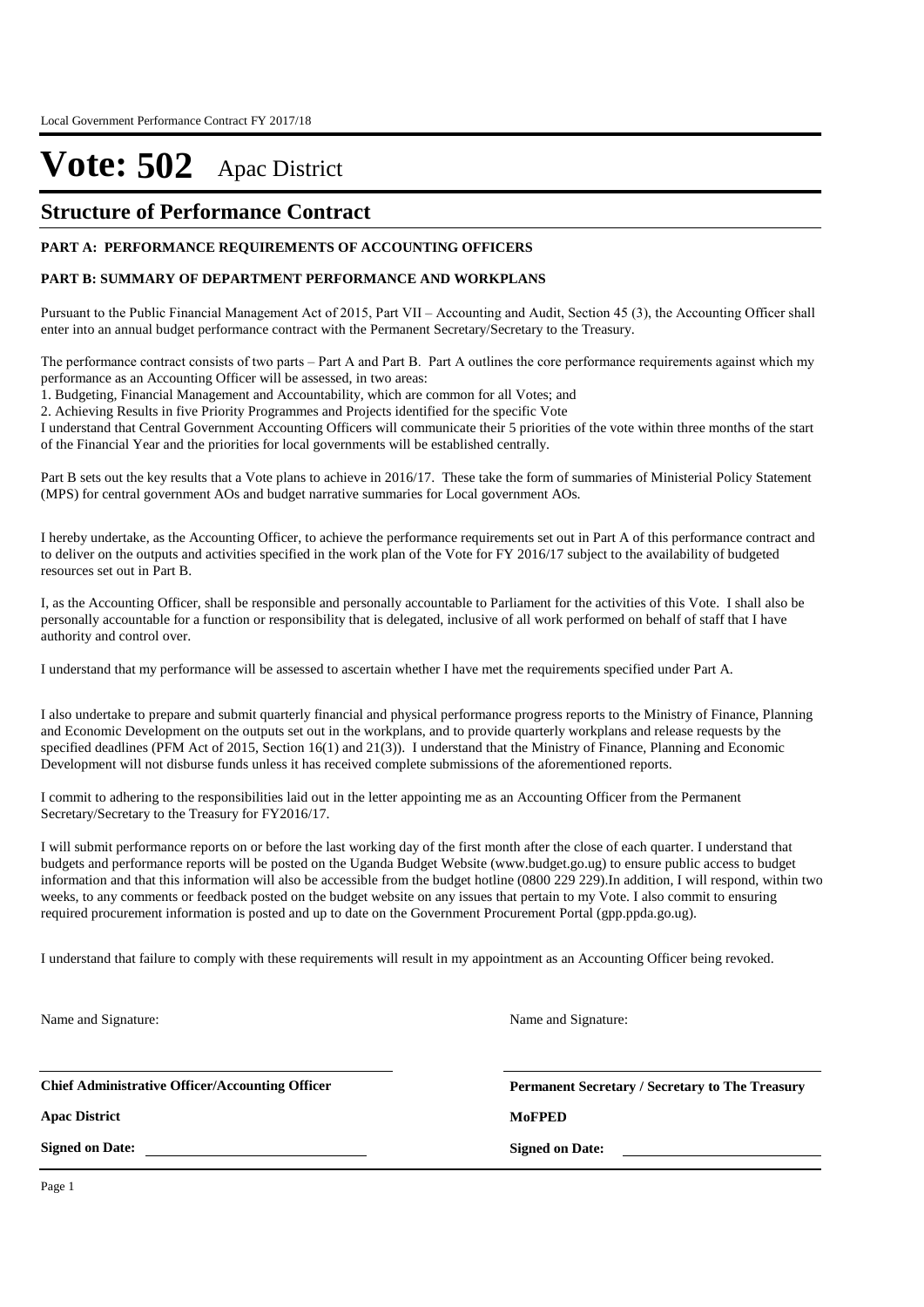#### **PART A: PERFORMANCE REQUIREMENTS OF ACCOUNTING OFFICERS**

Part A outlines the core performance requirements against which my performance as an Accounting Officer will be assessed, in two areas:

- 1. Budgeting, Financial Management and Accountability, which are common for all Votes; and
- 2. Achieving Results in five Priority Programmes and Projects identified for the specific Vote

#### **PERFORMANCE AREA #1: Budgeting, Financial Management and Accountability**

Preamble: All Accounting Officers are expected to perform their job responsibilities in accordance with the Public Finance Management (PFM) Act 2015 and the Public Procurement and Disposal Act (PPDA) 2003 along with the Constitution and other laws that govern the Republic of Uganda.

Accounting officers will be required to perform and their performance will be assessed annually in the following areas:

1.1 Adherence to Budget Requirements: Adherence to key budget requirements specified by MoFPED in the various Circulars during budget preparation. For local governments, this also includes adherence to budget requirements agreed between local governments and the ministries responsible for sector conditional and unconditional grants and the Discretionary Development Equalisation Grants.

1.2 Complete and timely submission of budget documents: Sector Budget Framework Paper, Ministerial Policy Statement, annual workplan, detailed budget estimates, annual cashflow plan, annual recruitment plan, annual procurement plans, accounting warrants and annual procurement plans that are submitted on time in accordance with the designated due date

1.3 Open and Transparent Procurement: Annual procurement plans and required information on tender prepared and posted on the PPDA procurement portal.

1.4 Prompt Processing of Payments: Monthly salaries, wages, invoices, certificates and pensions on time in accordance with the designated due date.

1.5 Implementing the Budget as Planned: Adherence to the annual budget and work plan and associated budget requirements for the financial year; adherence to the annual cash flow plan; and no new arrears incurred by the Vote

1.6 Complete and timely submission of reports: Annual and half yearly accounts and quarterly performance reports prepared in accordance with the designated due date

1.7 Transparency, Monitoring and Follow up: Quarterly monitoring activities undertaken by the vote and reports published; follow up actions taken and documented on the budget website; list of staff on payroll and pension recipients published on the budget website.

1.8 Internal and External Audit Follow up: Actions are planned and taken in response to the recommendations of the Audit Committee and Public Accounts Committee.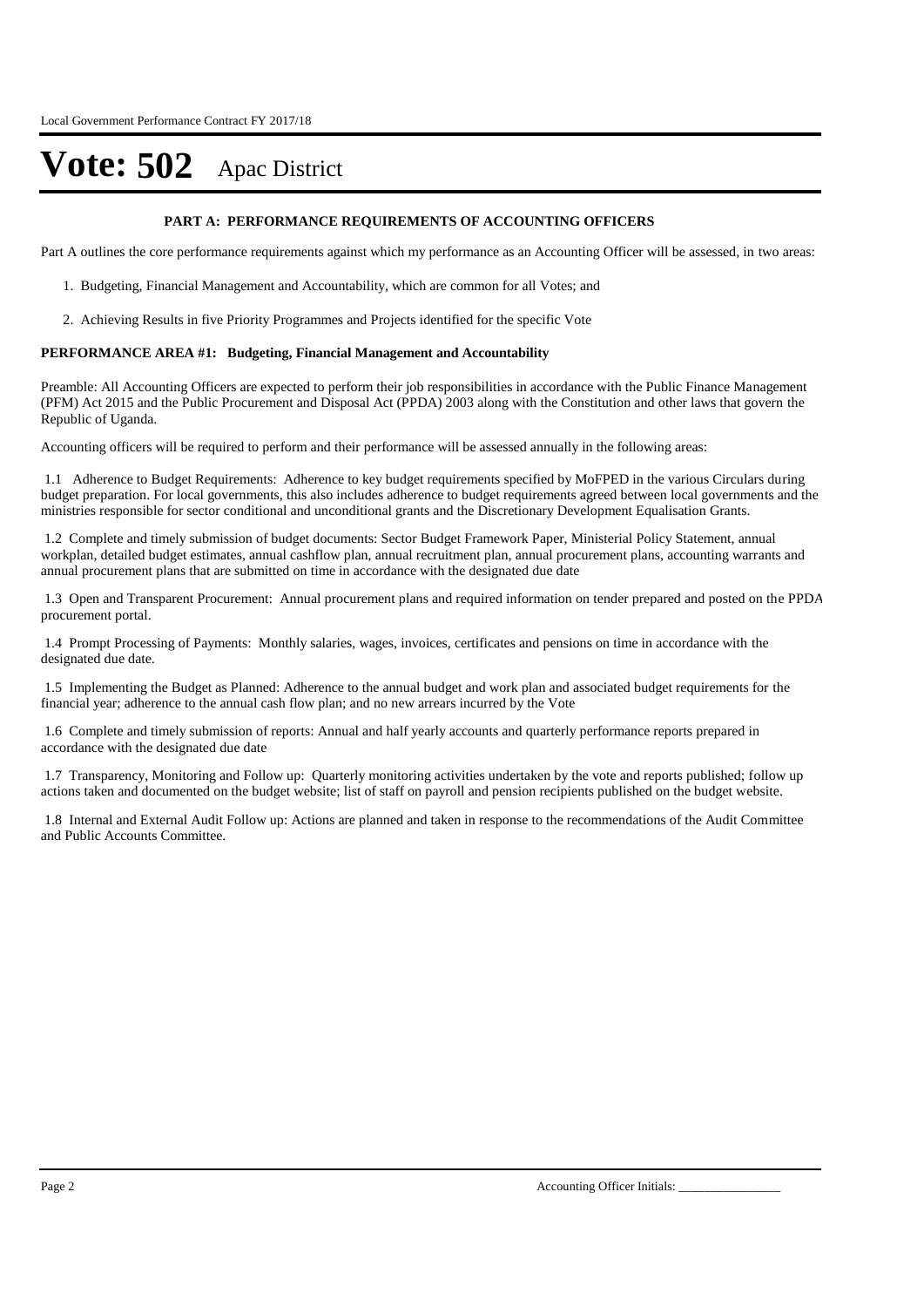#### **PERFORMANCE AREA #2: Achieving Results in Priority Projects and Programs**

Preamble: Accounting Officers are held accountable and are expected to oversee the implementation and delivery of physical outputs of all projects and programs regardless of their stage and/or status. An Accounting Officer's performance in the planning and implementation of five priority Programmes and projects will be assessed

Central Government Accounting Officers must identify and specify five priority programmes (recurrent) or major infrastructure projects (capital development) for their individual Votes and list them at the beginning of this Performance Contract. The top 5 projects, whether projects or programs, should be the ones that contribute significantly to the achievement of sectoral or national goals. They should be selected on the basis of their size and/or policy priority.

It is critically important for AOs to track the performance of these Projects/programmes and ensure they are managed effectively.

For each priority Programme or Project, Accounting Officers will be assessed on performance in the following areas:

2.1 Alignment of plans with Policy: The alignment of priority Programmes and Projects workplans with vote, sectoral and national strategies (NDP).

2.2 Achievement of planned results: The extent to which annual key performance indicators and targets are achieved for key projects and/or programs

2.3 Timely and Predictable Implementation: The consistency of actual expenditures with budgeted cash flow and procurement plans; the degree to which results are achieved within budget and without cost overruns

2.4 Procurement and Project Management: Adherence to all aspects of the PPDA Act and Regulations for procurements relating to priority Programme/Project expenditure.

2.5 Monitoring & Follow Up: The adequacy and timeliness of information on priority Programmes and Projects in vote quarterly monitoring and evaluation reports; follow up on performance issues identified relating to the Programme/Project identified via monitoring, inspection, audit and feedback processes.

#### **NOTE:**

Accounting Officers' performance will be assessed annually. MoFPED will distribute compliance and assessment tools to Accounting Officers within three months of the start of the financial year. These tools will set out how Accounting Officers can comply with performance requirements and how they will be assessed.

National priorities for Local Governments will be identified centrally in consultation with the Local Government Associations, Office of the Prime Minister, National Planning Authority and Ministry of Local Government.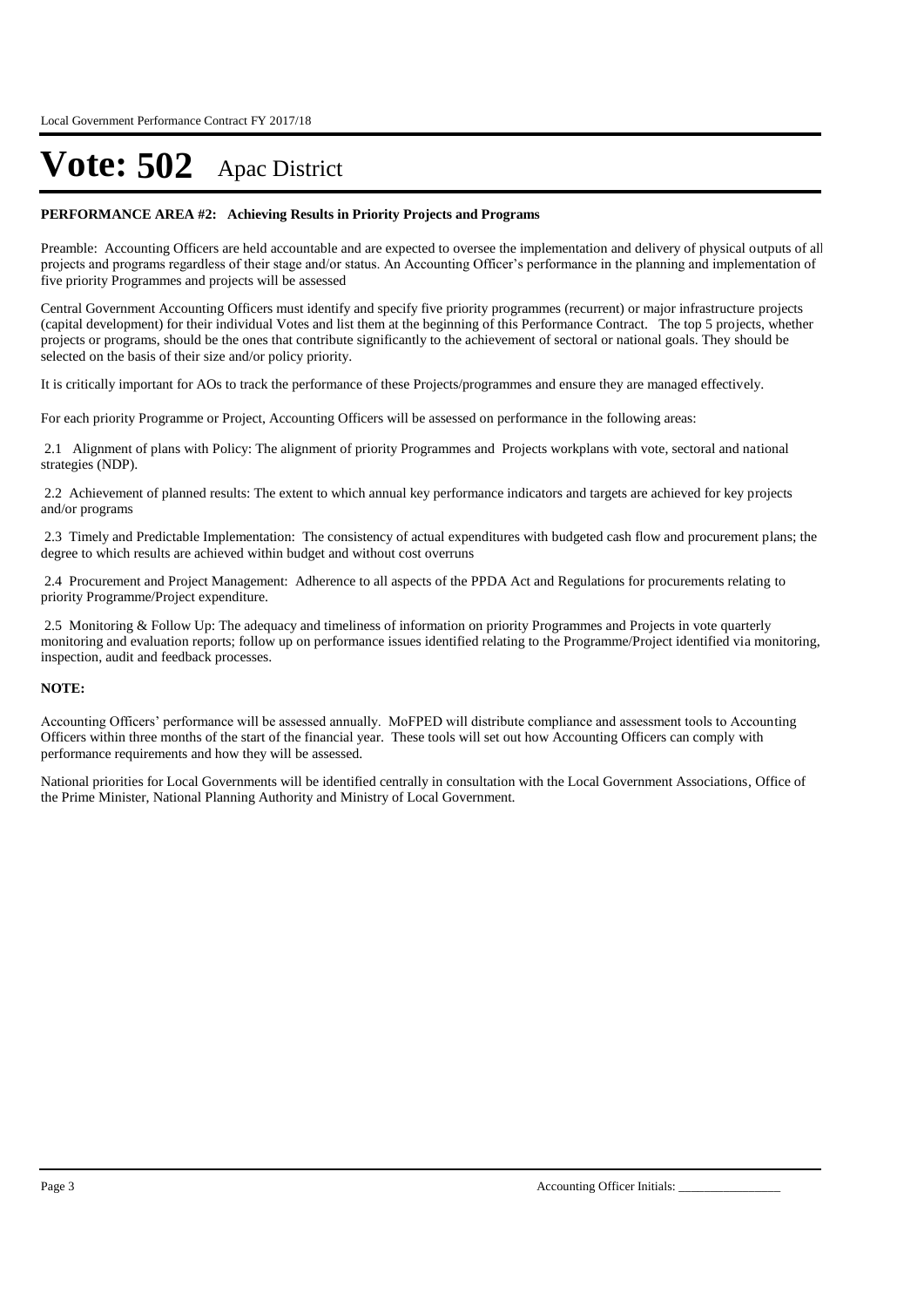#### **PART B: SUMMARY OF DEPARTMENT PERFORMANCE AND WORKPLANS**

### **Executive Summary**

### **Revenue Performance and Plans**

|                                        | 2016/17                | 2017/18                                |                        |
|----------------------------------------|------------------------|----------------------------------------|------------------------|
| UShs $000's$                           | <b>Approved Budget</b> | <b>Receipts by End</b><br><b>March</b> | <b>Approved Budget</b> |
| 1. Locally Raised Revenues             | 717.020                | 170,250                                | 0                      |
| 2a. Discretionary Government Transfers | 5,923,798              | 1,841,426                              | $\overline{0}$         |
| 2b. Conditional Government Transfers   | 23,690,767             | 8,054,741                              | $\overline{0}$         |
| 2c. Other Government Transfers         | 4,023,078              | 143,741                                | $\overline{0}$         |
| 4. Donor Funding                       | 2,176,700              | 149,715                                | $\overline{0}$         |
| <b>Total Revenues</b>                  | 36,531,364             | 10,359,873                             | $\mathbf{0}$           |

*Planned Revenues for 2017/18*

### **Expenditure Performance and Plans**

|                            | 2016/17                |                                                        | 2017/18                |
|----------------------------|------------------------|--------------------------------------------------------|------------------------|
| UShs $000's$               | <b>Approved Budget</b> | <b>Actual</b><br><b>Expenditure by</b><br>end of March | <b>Approved Budget</b> |
| 1a Administration          | 5,478,404              | 1,236,787                                              | $\overline{0}$         |
| 2 Finance                  | 768,728                | 100,830                                                |                        |
| 3 Statutory Bodies         | 1,508,170              | 84,614                                                 | $\Omega$               |
| 4 Production and Marketing | 1,058,853              | 132,470                                                | $\Omega$               |
| 5 Health                   | 6,773,915              | 1,252,699                                              | $\Omega$               |
| 6 Education                | 14,429,926             | 4,484,600                                              | $\Omega$               |
| 7a Roads and Engineering   | 1,565,547              | 148,966                                                | $\Omega$               |
| 7b Water                   | 761,310                | 28,715                                                 | $\Omega$               |
| 8 Natural Resources        | 175,336                | 25,907                                                 | $\Omega$               |
| 9 Community Based Services | 2,799,163              | 201,033                                                | $\overline{0}$         |
| 10 Planning                | 608,224                | 66,830                                                 | $\Omega$               |
| 11 Internal Audit          | 118,788                | 25,458                                                 | $\overline{0}$         |
| <b>Grand Total</b>         | 36,046,364             | 7,788,910                                              | $\mathbf{0}$           |
| Wage Rec't:                | 17,818,854             | 5,531,343                                              |                        |
| Non Wage Rec't:            | 8,176,039              | 1,785,402                                              | $\boldsymbol{\theta}$  |
| Domestic Dev't             | 8,359,771              | 322,450                                                | 0                      |
| Donor Dev't                | 1,691,700              | 149,715                                                | $\boldsymbol{\theta}$  |

*Planned Expenditures for 2017/18*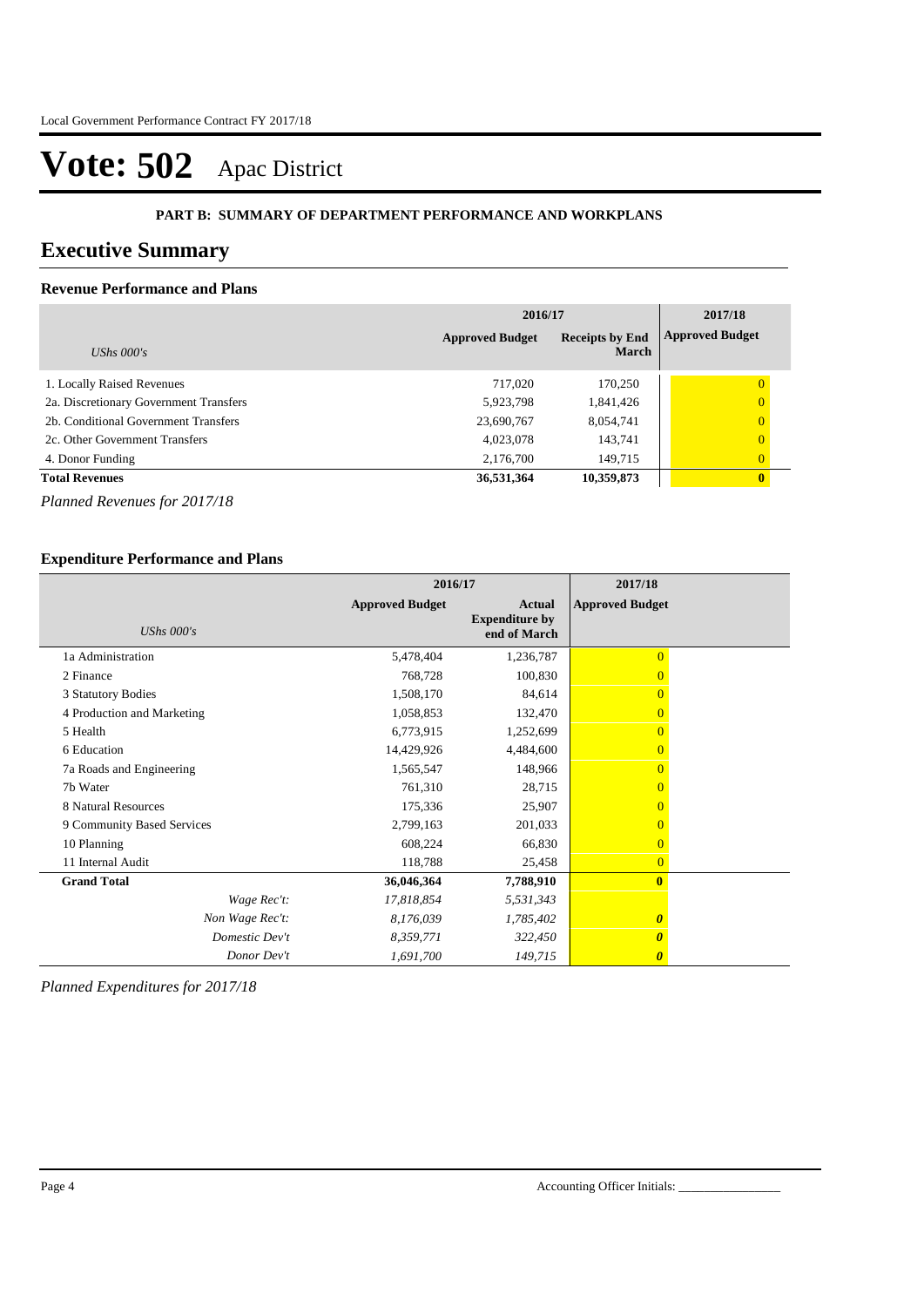### **A. Revenue Performance and Plans**

### **Conditional, Discretionary Transfers and other Revenues to the Local Government**

|                                                             | 2016/17                | 2017/18                |                        |
|-------------------------------------------------------------|------------------------|------------------------|------------------------|
|                                                             | <b>Approved Budget</b> | <b>Receipts by End</b> | <b>Approved Budget</b> |
| UShs $000's$                                                |                        | <b>March</b>           |                        |
|                                                             |                        |                        |                        |
| <b>1. Locally Raised Revenues</b><br><b>Inspection Fees</b> | 717,020<br>16,000      | 170,250<br>3,840       |                        |
| Advertisements/Billboards                                   | 60,000                 | 13,600                 |                        |
| <b>Agency Fees</b>                                          | 120,000                | 29,000                 |                        |
| Animal & Crop Husbandry related levies                      | 16,000                 | 2,500                  |                        |
| <b>Business licences</b>                                    | 40,000                 | 11,250                 |                        |
| <b>Land Fees</b>                                            | 5,000                  | 800                    |                        |
| Liquor licences                                             | 8,000                  | 1,000                  |                        |
| Local Service Tax                                           | 120,000                | 34,000                 |                        |
| <b>Locally Raised Revenues</b>                              | 112,020                | 27,000                 |                        |
| Market/Gate Charges                                         | 120,000                | 26,050                 |                        |
| Other licences                                              | 20,000                 | 5,320                  |                        |
| <b>Public Health Licences</b>                               | 12,000                 | 1,840                  |                        |
| Registration (e.g. Births, Deaths, Marriages, etc.) Fees    | 12,000                 | 2.800                  |                        |
| <b>Application Fees</b>                                     | 40,000                 | 7,500                  |                        |
| <b>Registration of Businesses</b>                           | 16,000                 | 3,750                  |                        |
| 2a. Discretionary Government Transfers                      | 5,923,798              | 1,841,426              |                        |
| District Unconditional Grant (Wage)                         | 2,227,719              | 917,406                |                        |
| Urban Unconditional Grant (Non-Wage)                        | 49,124                 | 12,281                 |                        |
| Urban Discretionary Development Equalization Grant          | 24,814                 | 6,203                  |                        |
| District Unconditional Grant (Non-Wage)                     | 847,361                | 211,840                |                        |
| Urban Unconditional Grant (Wage)                            | 224,897                | 56,224                 |                        |
| District Discretionary Development Equalization Grant       | 2,549,884              | 637,471                |                        |
| 2b. Conditional Government Transfers                        | 23,690,767             | 8,054,741              |                        |
| General Public Service Pension Arrears (Budgeting)          | 357,513                | 357,513                |                        |
| <b>Transitional Development Grant</b>                       | 528,045                | 122,988                |                        |
| Sector Conditional Grant (Wage)                             | 15,591,135             | 5,782,845              |                        |
| Sector Conditional Grant (Non-Wage)                         | 2,856,548              | 702,013                |                        |
| Pension for Local Governments                               | 2,118,767              | 529,692                |                        |
| <b>Gratuity for Local Governments</b>                       | 754,729                | 188,682                |                        |
| Development Grant                                           | 1,484,030              | 371,008                |                        |
| 2c. Other Government Transfers                              | 4,023,078              | 143,741                |                        |
| Other Transfers from Central Government                     | 1,500,000              | $\boldsymbol{0}$       |                        |
| Social Assistance Grant for Empowerment (SAGE)              | 432,250                | 108,063                |                        |
| <b>Uganda Sanitation Fund</b>                               | 250,080                | $\boldsymbol{0}$       |                        |
| Vegetable Oil Development Prog (VODP) II                    | 120,000                | $\mathbf{0}$           |                        |
| Youth Livelihood Programme                                  | 280,748                | 10,099                 |                        |
| Northern Uganda Social Action Fund (NUSAF) III              | 1,440,000              | 25,580                 |                        |
| <b>4. Donor Funding</b>                                     | 2,176,700              | 214,844                |                        |
| <b>CODES</b> Project                                        | 80,000                 | $\boldsymbol{0}$       |                        |
| World Health Organisation                                   | 200,000                | $\mathbf{0}$           |                        |
| <b>GAVI Fund</b>                                            | 200,000                | $\mathbf{0}$           |                        |
| Global Fund                                                 | 200,000                | $\mathbf{0}$           |                        |

Page 5 Accounting Officer Initials: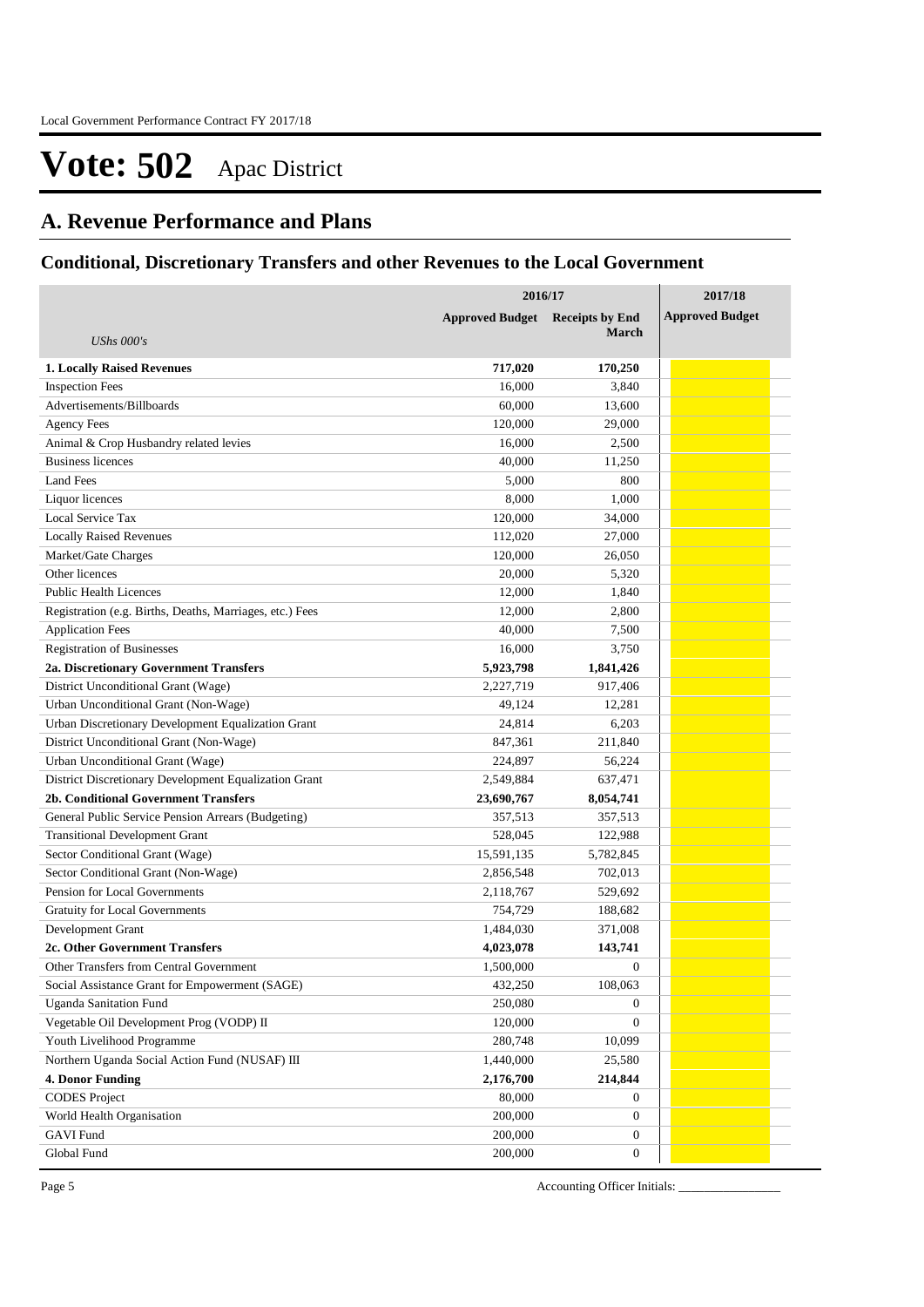## **A. Revenue Performance and Plans**

| <b>Neglected Tropical Diseases</b> | 170,000    | 130,257    |  |  |
|------------------------------------|------------|------------|--|--|
| PACE                               | 40,000     |            |  |  |
| SDS/ ASSIST Project                | 280,000    | 40,587     |  |  |
| Uganda Aids Commission             | 80,000     |            |  |  |
| <b>UNICEF</b>                      | 750,000    |            |  |  |
| <b>UNFPA</b>                       | 176,700    | 44,000     |  |  |
| <b>Total Revenues</b>              | 36,531,364 | 10,425,002 |  |  |

### **Planned Revenues for 2017/18**

*(i) Locally Raised Revenues* 

*(ii) Central Government Transfers*

*(iii) Donor Funding*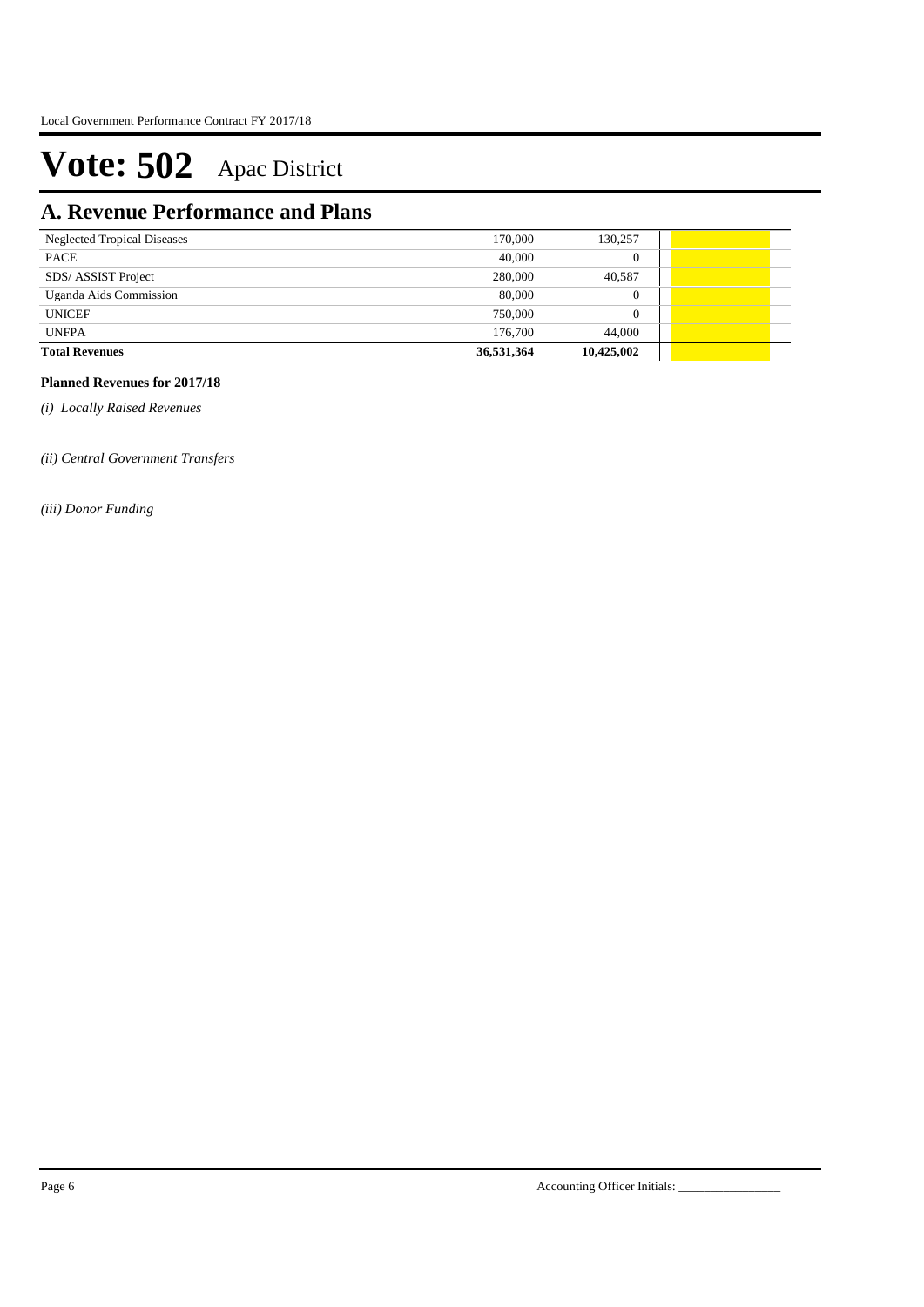## **Summary: Department Performance and Plans by Workplan**

### *Workplan 1a: Administration*

#### **(i) Overview of Workplan Revenue and Expenditures**

| <b>UShs Thousand</b>                                 |                                  | 2016/17                        | 2017/18                   |
|------------------------------------------------------|----------------------------------|--------------------------------|---------------------------|
|                                                      | <b>Approved</b><br><b>Budget</b> | Outturn by end<br><b>March</b> | Approved<br><b>Budget</b> |
| A: Breakdown of Workplan Revenues:                   |                                  |                                |                           |
| <b>Recurrent Revenues</b>                            | 4,859,456                        | 1,837,337                      |                           |
| District Unconditional Grant (Non-Wage)              | 284,928                          | 71,232                         |                           |
| District Unconditional Grant (Wage)                  | 752,569                          | 542,480                        |                           |
| General Public Service Pension Arrears (Budgeting)   | 357,513                          | 357,513                        |                           |
| <b>Gratuity for Local Governments</b>                | 754,729                          | 188,682                        |                           |
| Multi-Sectoral Transfers to LLGs                     | 498,111                          | 124,528                        |                           |
| Pension for Local Governments                        | 2,118,767                        | 529,692                        |                           |
| Unspent balances - Locally Raised Revenues           | 92,839                           | 23,210                         |                           |
| <b>Development Revenues</b>                          | 1,218,947                        | 104,363                        |                           |
| District Discretionary Development Equalization Gran | 118,947                          | 57,462                         |                           |
| <b>Transitional Development Grant</b>                | 200,000                          | 46,901                         |                           |
| Unspent balances - Conditional Grants                | 300,000                          | $\Omega$                       |                           |
| Unspent balances - Other Government Transfers        | 300,000                          | $\mathbf{0}$                   |                           |
| Unspent balances - UnConditional Grants              | 300,000                          | $\Omega$                       |                           |
| <b>Total Revenues</b>                                | 6,078,404                        | 1,941,700                      |                           |
| <b>B: Breakdown of Workplan Expenditures:</b>        |                                  |                                |                           |
| Recurrent Expenditure                                | 4,859,456                        | 1,204,308                      | $\overline{\theta}$       |
| Wage                                                 | 752,569                          | 188,142                        | $\overline{0}$            |
| Non Wage                                             | 4,106,887                        | 1,016,166                      | $\overline{0}$            |
| Development Expenditure                              | 618,947                          | 32,479                         | $\overline{\theta}$       |
| Domestic Development                                 | 618,947                          | 32,479                         | $\overline{0}$            |
| Donor Development                                    | $\Omega$                         | $\Omega$                       | $\overline{0}$            |
| <b>Total Expenditure</b>                             | 5,478,404                        | 1,236,787                      | $\bf{0}$                  |

*2016/17 Revenue and Expenditure Performance up to March*

*Department Revenue and Expenditure Allocations Plans for 2017/18*

#### **(ii) Summary of Past and Planned Workplan Outputs**

|                     |                        | 2015/16                | 2016/17                |
|---------------------|------------------------|------------------------|------------------------|
| Function, Indicator | <b>Approved Budget</b> | <b>Expenditure and</b> | <b>Approved Budget</b> |
|                     | and Planned            | <b>Performance by</b>  | and Planned            |
|                     | outputs                | <b>End March</b>       | <b>outputs</b>         |

*Function: 1381 District and Urban Administration*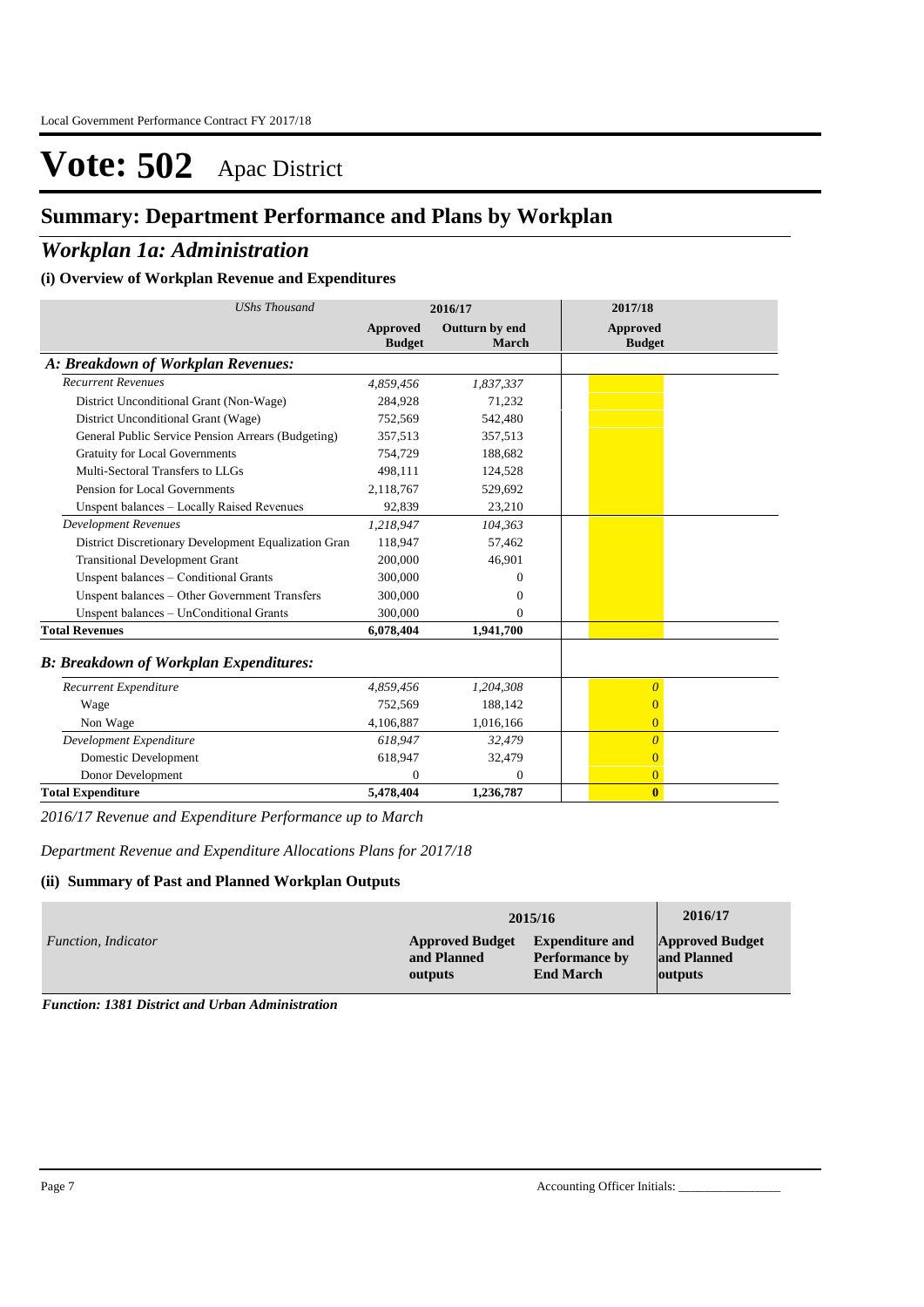## *Workplan 1a: Administration*

|                                                                            | 2015/16                                          | 2016/17                                                             |                                                  |
|----------------------------------------------------------------------------|--------------------------------------------------|---------------------------------------------------------------------|--------------------------------------------------|
| Function, Indicator                                                        | <b>Approved Budget</b><br>and Planned<br>outputs | <b>Expenditure and</b><br><b>Performance by</b><br><b>End March</b> | <b>Approved Budget</b><br>and Planned<br>outputs |
| % age of LG establish posts filled                                         | 90                                               |                                                                     |                                                  |
| % age of staff appraised                                                   | 90                                               |                                                                     |                                                  |
| % age of staff whose salaries are paid by 28th of every month              | 90                                               |                                                                     |                                                  |
| %age of pensioners paid by 28th of every month                             | 80                                               |                                                                     |                                                  |
| No. (and type) of capacity building sessions undertaken                    | 8                                                |                                                                     |                                                  |
| Availability and implementation of LG capacity building<br>policy and plan | Yes                                              |                                                                     |                                                  |
| No. of monitoring visits conducted                                         | 4                                                |                                                                     |                                                  |
| No. of monitoring reports generated                                        | 4                                                |                                                                     |                                                  |
| % age of staff trained in Records Management                               | 75                                               |                                                                     |                                                  |
| No. of computers, printers and sets of office furniture<br>purchased       |                                                  |                                                                     |                                                  |
| No. of existing administrative buildings rehabilitated                     |                                                  |                                                                     |                                                  |
| No. of solar panels purchased and installed                                |                                                  |                                                                     |                                                  |
| No. of vehicles purchased                                                  |                                                  |                                                                     |                                                  |
| No. of motorcycles purchased                                               | 3                                                |                                                                     |                                                  |
| <b>Function Cost (UShs '000)</b>                                           | 5,478,404                                        | 1,236,787                                                           | O                                                |
| Cost of Workplan (UShs '000):                                              | 5,478,404                                        | 1,236,787                                                           |                                                  |

*2016/17 Physical Performance up to March*

*Planned Outputs for 2017/18* 

### **(iii) Details of Off-Budget Activities carried out by NGOs, Central Government, the Private Sector and Donors**

### **(iv) The three biggest challenges faced by the department in improving local government services**

*1.*

*2.*

- 
- *3.*

### *Workplan 2: Finance*

### **(i) Overview of Workplan Revenue and Expenditures**

| UShs Thousand                           | 2016/17                   |                                | 2017/18                   |
|-----------------------------------------|---------------------------|--------------------------------|---------------------------|
|                                         | Approved<br><b>Budget</b> | <b>Outturn by end</b><br>March | Approved<br><b>Budget</b> |
| A: Breakdown of Workplan Revenues:      |                           |                                |                           |
| <b>Recurrent Revenues</b>               | 768,728                   | 192,182                        |                           |
| District Unconditional Grant (Non-Wage) | 92.243                    | 23,061                         |                           |

Page 8 Accounting Officer Initials: \_\_\_\_\_\_\_\_\_\_\_\_\_\_\_\_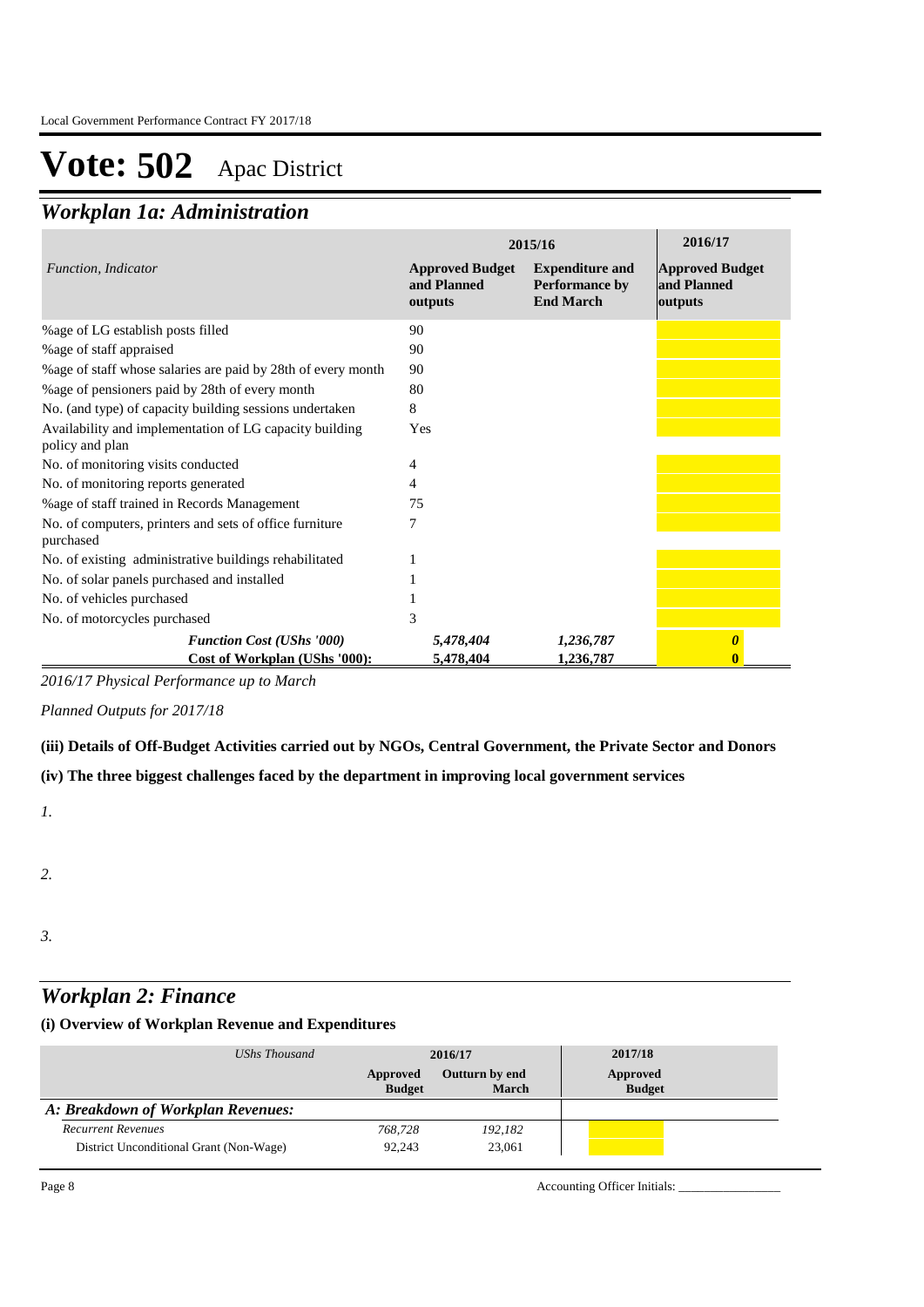## *Workplan 2: Finance*

| <b>Total Expenditure</b>                      | 768,728 | 100,830 | $\mathbf{0}$   |  |
|-----------------------------------------------|---------|---------|----------------|--|
| Donor Development                             |         |         | $\overline{0}$ |  |
| Domestic Development                          |         |         | $\Omega$       |  |
| Development Expenditure                       |         | 0       | $\Omega$       |  |
| Non Wage                                      | 495,467 | 32,830  | $\Omega$       |  |
| Wage                                          | 273.261 | 68,000  | $\Omega$       |  |
| Recurrent Expenditure                         | 768.728 | 100,830 |                |  |
| <b>B: Breakdown of Workplan Expenditures:</b> |         |         |                |  |
| <b>Total Revenues</b>                         | 768,728 | 192,182 |                |  |
| Unspent balances – Locally Raised Revenues    | 55,703  | 13,926  |                |  |
| Multi-Sectoral Transfers to LLGs              | 347,520 | 86,880  |                |  |
| District Unconditional Grant (Wage)           | 273,261 | 68,315  |                |  |
| 1.0221                                        |         |         |                |  |

*2016/17 Revenue and Expenditure Performance up to March*

*Department Revenue and Expenditure Allocations Plans for 2017/18*

### **(ii) Summary of Past and Planned Workplan Outputs**

|                                                                        | 2015/16                                          | 2016/17                                                             |                                                  |
|------------------------------------------------------------------------|--------------------------------------------------|---------------------------------------------------------------------|--------------------------------------------------|
| Function, Indicator                                                    | <b>Approved Budget</b><br>and Planned<br>outputs | <b>Expenditure and</b><br><b>Performance by</b><br><b>End March</b> | <b>Approved Budget</b><br>and Planned<br>outputs |
| Function: 1481 Financial Management and Accountability $(LG)$          |                                                  |                                                                     |                                                  |
| Date for submitting the Annual Performance Report                      | 15/06/2017                                       |                                                                     |                                                  |
| Value of LG service tax collection                                     | 12                                               |                                                                     |                                                  |
| Value of Other Local Revenue Collections                               | 12                                               |                                                                     |                                                  |
| Date of Approval of the Annual Workplan to the Council                 | 15/06/2017                                       |                                                                     |                                                  |
| Date for presenting draft Budget and Annual workplan to the<br>Council | 15/04/2017                                       |                                                                     |                                                  |
| Date for submitting annual LG final accounts to Auditor<br>General     | 30/09/2016                                       |                                                                     |                                                  |
| <b>Function Cost (UShs '000)</b>                                       | 768,728                                          | 100,830                                                             |                                                  |
| Cost of Workplan (UShs '000):                                          | 768,728                                          | 100.830                                                             |                                                  |

*2016/17 Physical Performance up to March*

*Planned Outputs for 2017/18* 

**(iii) Details of Off-Budget Activities carried out by NGOs, Central Government, the Private Sector and Donors** 

**(iv) The three biggest challenges faced by the department in improving local government services**

*1.*

*2.*

*3.*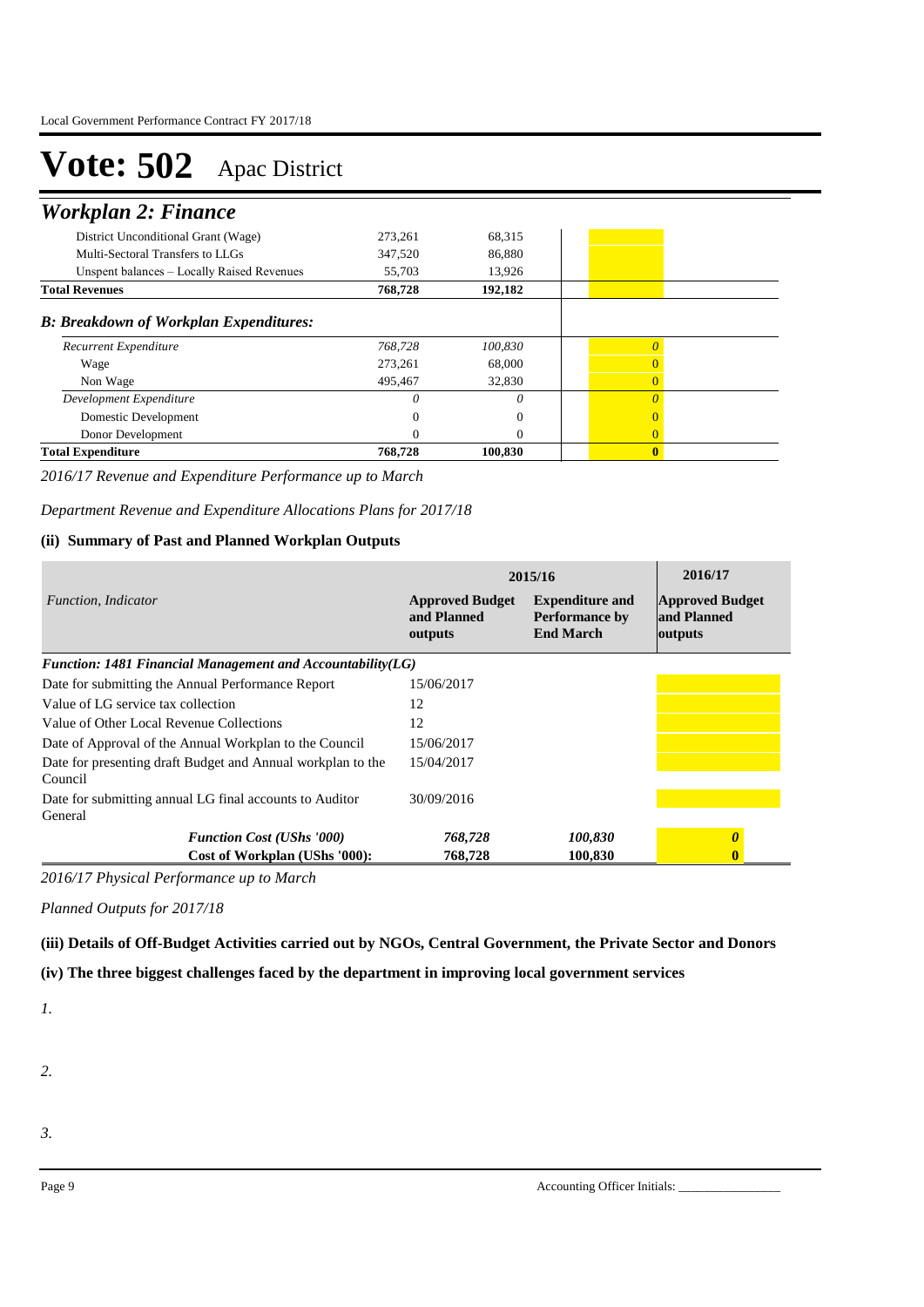*Workplan 2: Finance*

## *Workplan 3: Statutory Bodies*

### **(i) Overview of Workplan Revenue and Expenditures**

| <b>UShs Thousand</b>                          | 2016/17                   |                         | 2017/18                   |
|-----------------------------------------------|---------------------------|-------------------------|---------------------------|
|                                               | Approved<br><b>Budget</b> | Outturn by end<br>March | Approved<br><b>Budget</b> |
| A: Breakdown of Workplan Revenues:            |                           |                         |                           |
| <b>Recurrent Revenues</b>                     | 308,170                   | 87,043                  |                           |
| District Unconditional Grant (Non-Wage)       | 92,243                    | 33,061                  |                           |
| District Unconditional Grant (Wage)           | 141,656                   | 35,414                  |                           |
| Unspent balances - Locally Raised Revenues    | 74,271                    | 18,568                  |                           |
| <b>Development Revenues</b>                   | 3,600,000                 | 0                       |                           |
| Unspent balances – Conditional Grants         | 1,200,000                 | $\Omega$                |                           |
| Unspent balances – Other Government Transfers | 1,200,000                 | $\Omega$                |                           |
| Unspent balances - UnConditional Grants       | 1,200,000                 | $\Omega$                |                           |
| <b>Total Revenues</b>                         | 3,908,170                 | 87,043                  |                           |
| <b>B: Breakdown of Workplan Expenditures:</b> |                           |                         |                           |
| Recurrent Expenditure                         | 308,170                   | 84,614                  | $\overline{0}$            |
| Wage                                          | 141,656                   | 35,414                  | $\Omega$                  |
| Non Wage                                      | 166,514                   | 49,200                  | $\overline{0}$            |
| Development Expenditure                       | 1,200,000                 | $\theta$                | $\theta$                  |
| Domestic Development                          | 1,200,000                 | $\theta$                | $\overline{0}$            |
| Donor Development                             | 0                         | $\theta$                | $\overline{0}$            |
| <b>Total Expenditure</b>                      | 1,508,170                 | 84,614                  | $\bf{0}$                  |

*2016/17 Revenue and Expenditure Performance up to March*

*Department Revenue and Expenditure Allocations Plans for 2017/18*

### **(ii) Summary of Past and Planned Workplan Outputs**

|                                                                               | 2015/16                                          | 2016/17                                                             |                                                  |
|-------------------------------------------------------------------------------|--------------------------------------------------|---------------------------------------------------------------------|--------------------------------------------------|
| Function, Indicator                                                           | <b>Approved Budget</b><br>and Planned<br>outputs | <b>Expenditure and</b><br><b>Performance by</b><br><b>End March</b> | <b>Approved Budget</b><br>and Planned<br>outputs |
| <b>Function: 1382 Local Statutory Bodies</b>                                  |                                                  |                                                                     |                                                  |
| No. of land applications (registration, renewal, lease<br>extensions) cleared | 124                                              |                                                                     |                                                  |
| No. of Land board meetings                                                    | 4                                                |                                                                     |                                                  |
| No.of Auditor Generals queries reviewed per LG                                | 4                                                |                                                                     |                                                  |
| No. of LG PAC reports discussed by Council                                    | 4                                                |                                                                     |                                                  |
| No of minutes of Council meetings with relevant resolutions                   | 6                                                |                                                                     |                                                  |
| <b>Function Cost (UShs '000)</b>                                              | 1,508,170                                        | 84,614                                                              |                                                  |
| Cost of Workplan (UShs '000):                                                 | 1,508,170                                        | 84.614                                                              |                                                  |

*2016/17 Physical Performance up to March*

*Planned Outputs for 2017/18*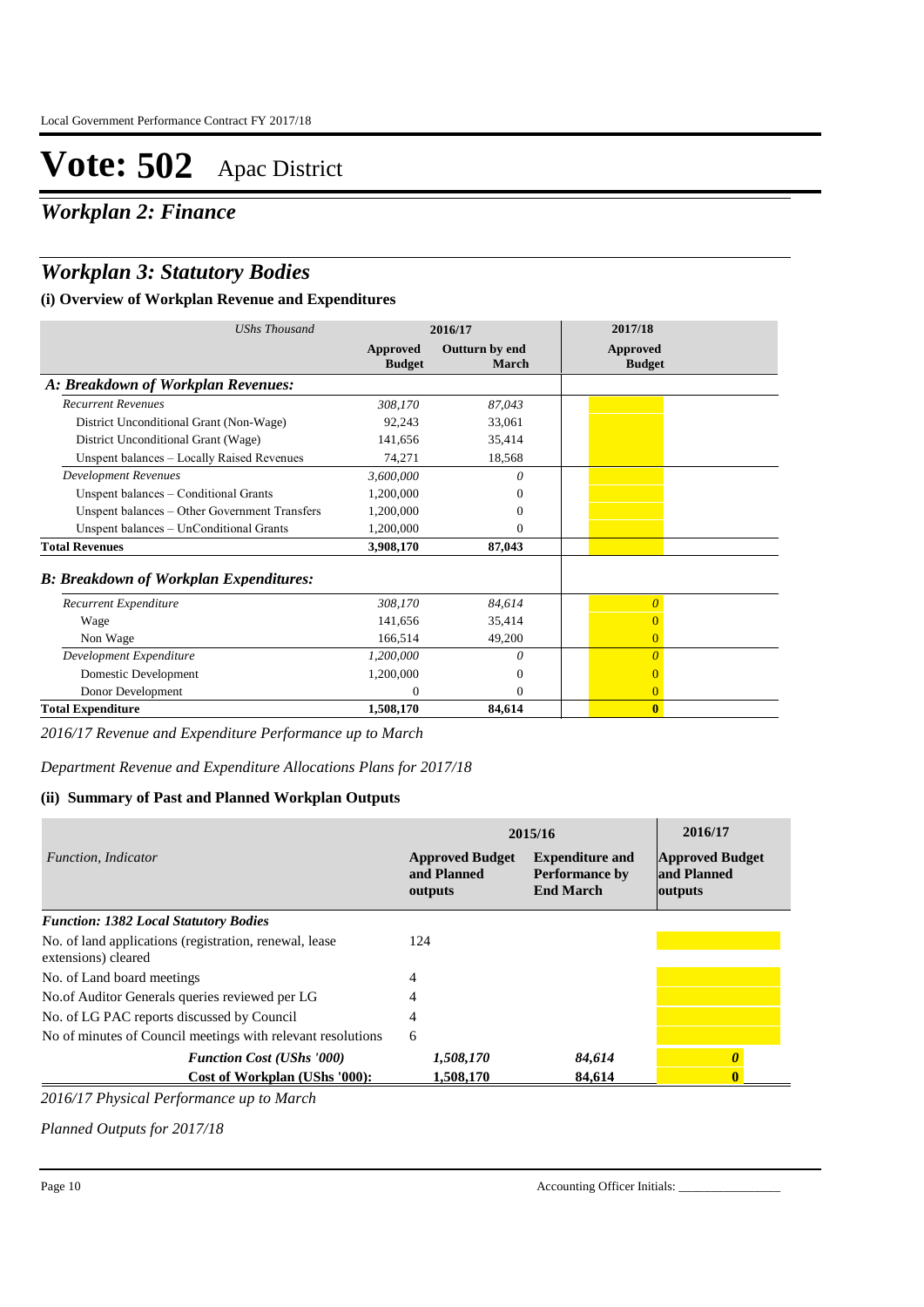### *Workplan 3: Statutory Bodies*

**(iii) Details of Off-Budget Activities carried out by NGOs, Central Government, the Private Sector and Donors** 

**(iv) The three biggest challenges faced by the department in improving local government services**

*1.*

*2.*

*3.*

### *Workplan 4: Production and Marketing*

### **(i) Overview of Workplan Revenue and Expenditures**

| <b>UShs Thousand</b>                                 | 2016/17                          |                         | 2017/18                          |
|------------------------------------------------------|----------------------------------|-------------------------|----------------------------------|
|                                                      | <b>Approved</b><br><b>Budget</b> | Outturn by end<br>March | <b>Approved</b><br><b>Budget</b> |
| A: Breakdown of Workplan Revenues:                   |                                  |                         |                                  |
| <b>Recurrent Revenues</b>                            | 498.105                          | 122,810                 |                                  |
| District Unconditional Grant (Non-Wage)              | 12,299                           | 3,000                   |                                  |
| District Unconditional Grant (Wage)                  | 187,411                          | 46,853                  |                                  |
| Sector Conditional Grant (Non-Wage)                  | 71,367                           | 17,842                  |                                  |
| Sector Conditional Grant (Wage)                      | 208,460                          | 52,115                  |                                  |
| Unspent balances - Locally Raised Revenues           | 18,568                           | 3,000                   |                                  |
| <b>Development Revenues</b>                          | 800,748                          | 159,202                 |                                  |
| Development Grant                                    | 69,848                           | 17,462                  |                                  |
| District Discretionary Development Equalization Gran | 370,900                          | 65,000                  |                                  |
| Unspent balances - Conditional Grants                | 120,000                          | 25,580                  |                                  |
| Unspent balances – Other Government Transfers        | 120,000                          | 25,580                  |                                  |
| Unspent balances - UnConditional Grants              | 120,000                          | 25,580                  |                                  |
| <b>Total Revenues</b>                                | 1,298,853                        | 282,011                 |                                  |
| <b>B: Breakdown of Workplan Expenditures:</b>        |                                  |                         |                                  |
| Recurrent Expenditure                                | 498,105                          | 115,008                 | $\overline{0}$                   |
| Wage                                                 | 395,871                          | 97,468                  | $\overline{0}$                   |
| Non Wage                                             | 102,234                          | 17,540                  | $\overline{0}$                   |
| Development Expenditure                              | 560,748                          | 17,462                  | $\boldsymbol{\theta}$            |
| Domestic Development                                 | 560,748                          | 17,462                  | $\overline{0}$                   |
| Donor Development                                    | $\Omega$                         | $\Omega$                | $\overline{0}$                   |
| <b>Total Expenditure</b>                             | 1,058,853                        | 132,470                 | $\bf{0}$                         |

*2016/17 Revenue and Expenditure Performance up to March*

*Department Revenue and Expenditure Allocations Plans for 2017/18*

### **(ii) Summary of Past and Planned Workplan Outputs**

|                     | 2015/16                                        | 2016/17               |                                       |
|---------------------|------------------------------------------------|-----------------------|---------------------------------------|
| Function, Indicator | Approved Budget Expenditure and<br>and Planned | <b>Performance by</b> | <b>Approved Budget</b><br>and Planned |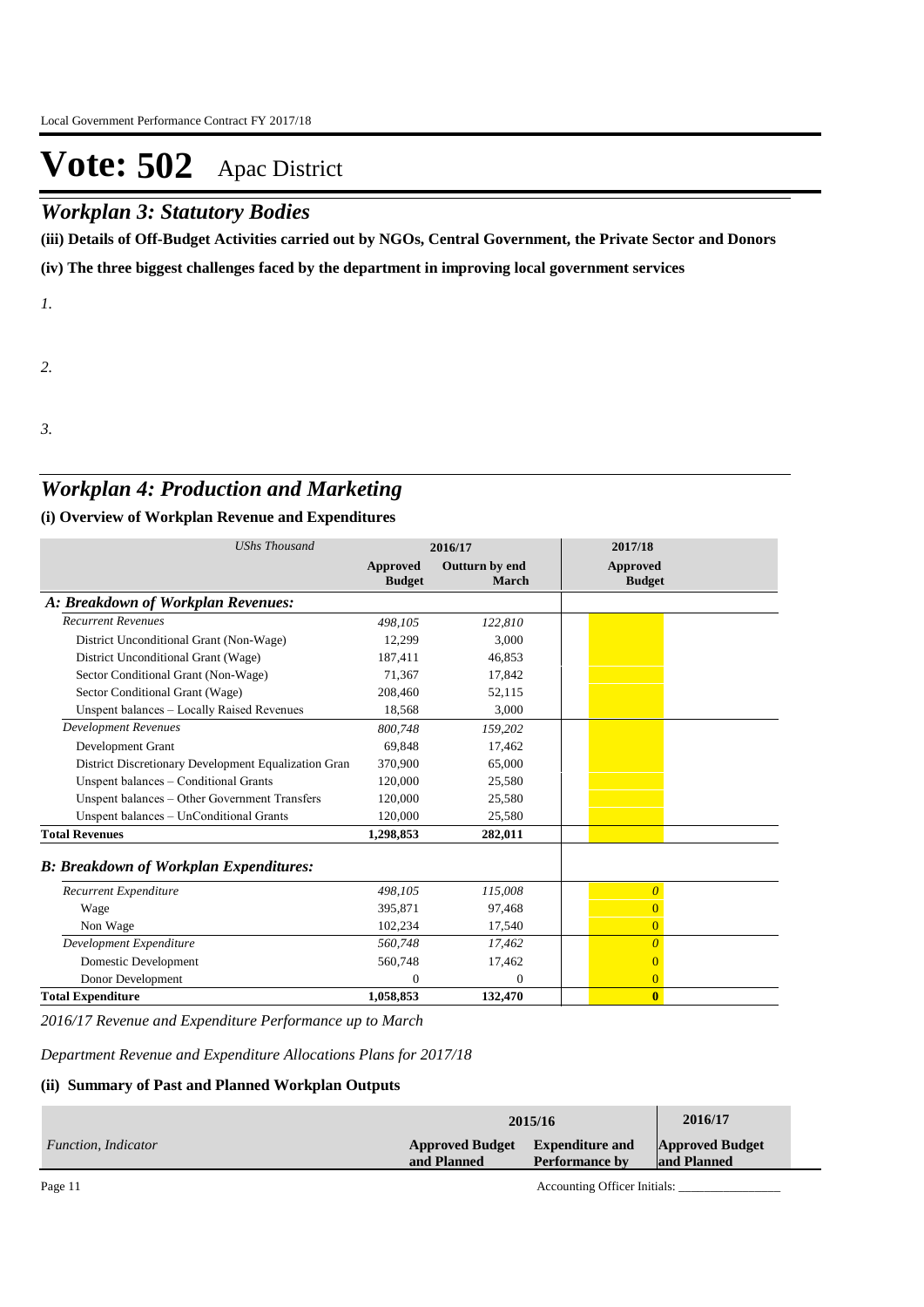*Workplan 4: Production and Marketing*

|                                                    | outputs    | <b>End March</b> | outputs |
|----------------------------------------------------|------------|------------------|---------|
| <b>Function: 0182 District Production Services</b> |            |                  |         |
| No. of Plant marketing facilities constructed      |            |                  |         |
| No. of fish ponds construsted and maintained       |            |                  |         |
| No. of tsetse traps deployed and maintained        | <b>200</b> |                  |         |
| <b>Function Cost (UShs '000)</b>                   | 1,028,853  | 130,270          |         |
| <b>Function: 0183 District Commercial Services</b> |            |                  |         |
| No of awareness radio shows participated in        | 4          |                  |         |
| No of cooperative groups supervised                | 100        |                  |         |
| <b>Function Cost (UShs '000)</b>                   | 30,000     | 2,200            |         |
| Cost of Workplan (UShs '000):                      | 1.058.853  | 132.470          |         |

*2016/17 Physical Performance up to March*

*Planned Outputs for 2017/18* 

**(iii) Details of Off-Budget Activities carried out by NGOs, Central Government, the Private Sector and Donors** 

**(iv) The three biggest challenges faced by the department in improving local government services**

*1.*

*2.*

*3.*

## *Workplan 5: Health*

| UShs Thousand                                 |                           | 2016/17                        | 2017/18                   |
|-----------------------------------------------|---------------------------|--------------------------------|---------------------------|
|                                               | Approved<br><b>Budget</b> | Outturn by end<br><b>March</b> | Approved<br><b>Budget</b> |
| A: Breakdown of Workplan Revenues:            |                           |                                |                           |
| <b>Recurrent Revenues</b>                     | 5,137,956                 | 1,877,970                      |                           |
| District Unconditional Grant (Non-Wage)       | 12,299                    | 3,000                          |                           |
| District Unconditional Grant (Wage)           | 193,761                   | 48,440                         |                           |
| Sector Conditional Grant (Non-Wage)           | 391,081                   | 97,770                         |                           |
| Sector Conditional Grant (Wage)               | 4,022,086                 | 1,725,760                      |                           |
| Unspent balances - Locally Raised Revenues    | 18,568                    | 3.000                          |                           |
| Unspent balances – Other Government Transfers | 250,080                   | $\Omega$                       |                           |
| Unspent balances – UnConditional Grants       | 250,080                   | $\Omega$                       |                           |
| Development Revenues                          | 1,886,040                 | 330,051                        |                           |
| Multi-Sectoral Transfers to LLGs              | 597,343                   | 149,336                        |                           |
| <b>Transitional Development Grant</b>         | 323,697                   | 75,000                         |                           |
| Unspent balances - donor                      | 965,000                   | 105,715                        |                           |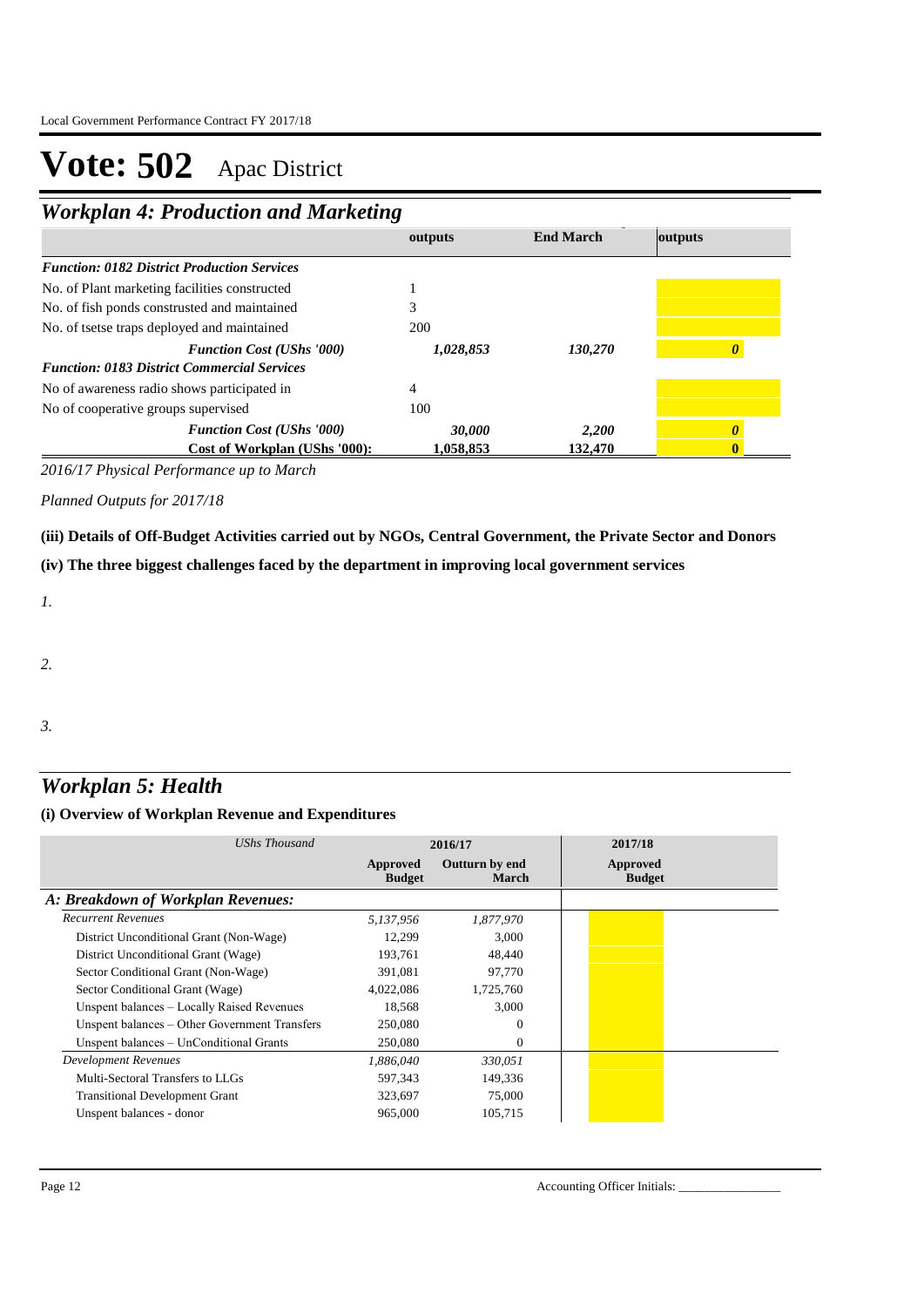## *Workplan 5: Health*

| <b>Total Revenues</b>                         | 7,023,995 | 2,208,021 |   |
|-----------------------------------------------|-----------|-----------|---|
| <b>B: Breakdown of Workplan Expenditures:</b> |           |           |   |
| Recurrent Expenditure                         | 4,887,876 | 1,146,984 |   |
| Wage                                          | 4,215,847 | 1,053,962 | 0 |
| Non Wage                                      | 672.028   | 93,022    | 0 |
| Development Expenditure                       | 1,886,040 | 105,715   |   |
| Domestic Development                          | 921,040   |           | 0 |
| Donor Development                             | 965,000   | 105.715   | 0 |
| <b>Total Expenditure</b>                      | 6,773,915 | 1,252,699 | 0 |

*2016/17 Revenue and Expenditure Performance up to March*

*Department Revenue and Expenditure Allocations Plans for 2017/18*

### **(ii) Summary of Past and Planned Workplan Outputs**

|                                                                                           | 2015/16                                          | 2016/17                                                             |                                                  |
|-------------------------------------------------------------------------------------------|--------------------------------------------------|---------------------------------------------------------------------|--------------------------------------------------|
| Function, Indicator                                                                       | <b>Approved Budget</b><br>and Planned<br>outputs | <b>Expenditure and</b><br><b>Performance by</b><br><b>End March</b> | <b>Approved Budget</b><br>and Planned<br>outputs |
| <b>Function: 0881 Primary Healthcare</b>                                                  |                                                  |                                                                     |                                                  |
| Value of essential medicines and health supplies delivered to<br>health facilities by NMS | 250000000                                        |                                                                     |                                                  |
| Value of health supplies and medicines delivered to health<br>facilities by NMS           | 100                                              |                                                                     |                                                  |
| Number of health facilities reporting no stock out of the 6<br>tracer drugs.              | 34                                               |                                                                     |                                                  |
| Number of trained health workers in health centers                                        | 500                                              |                                                                     |                                                  |
| No of trained health related training sessions held.                                      | 30                                               |                                                                     |                                                  |
| Number of outpatients that visited the Govt. health facilities.                           | 300000                                           |                                                                     |                                                  |
| Number of inpatients that visited the Govt. health facilities.                            | 18000                                            |                                                                     |                                                  |
| No and proportion of deliveries conducted in the Govt. health<br>facilities               | 8600                                             |                                                                     |                                                  |
| % age of approved posts filled with qualified health workers                              | 96                                               |                                                                     |                                                  |
| % age of Villages with functional (existing, trained, and<br>reporting quarterly) VHTs.   | 98                                               |                                                                     |                                                  |
| No of children immunized with Pentavalent vaccine                                         | 15000                                            |                                                                     |                                                  |
| No of maternity wards rehabilitated                                                       | 4                                                |                                                                     |                                                  |
| No of OPD and other wards rehabilitated                                                   | 2                                                |                                                                     |                                                  |
| Value of medical equipment procured                                                       | 1                                                |                                                                     |                                                  |
| <b>Function Cost (UShs '000)</b>                                                          | 2,268,233                                        | 142,210                                                             | $\boldsymbol{\theta}$                            |
| <b>Function: 0882 District Hospital Services</b>                                          |                                                  |                                                                     |                                                  |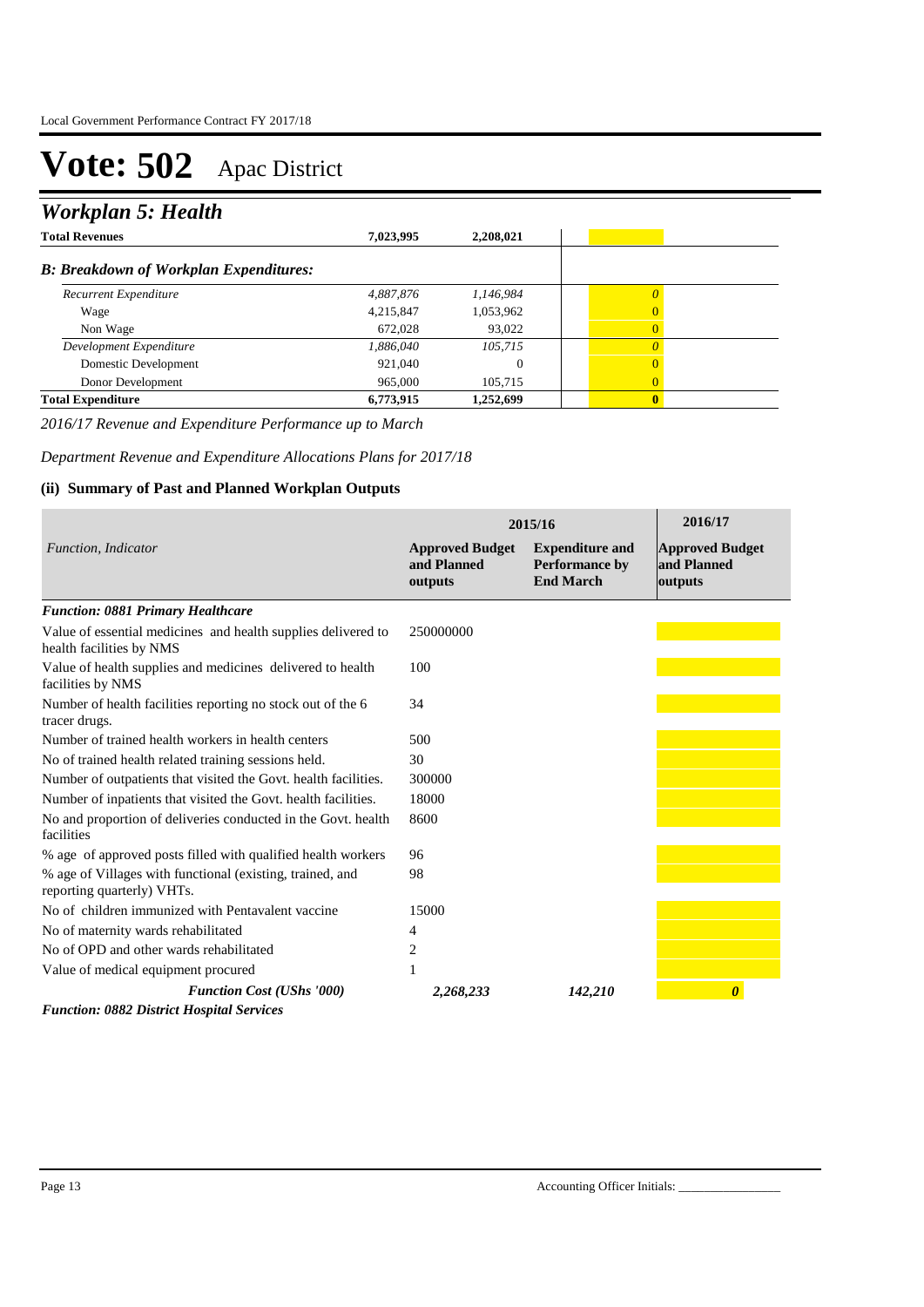## *Workplan 5: Health*

|                                                                                                           | 2015/16                                          | 2016/17                                                             |                                                  |
|-----------------------------------------------------------------------------------------------------------|--------------------------------------------------|---------------------------------------------------------------------|--------------------------------------------------|
| <i>Function, Indicator</i>                                                                                | <b>Approved Budget</b><br>and Planned<br>outputs | <b>Expenditure and</b><br><b>Performance by</b><br><b>End March</b> | <b>Approved Budget</b><br>and Planned<br>outputs |
| % age of approved posts filled with trained health workers                                                | 90                                               |                                                                     |                                                  |
| Number of inpatients that visited the District/General<br>Hospital(s) in the District/ General Hospitals. | 18600                                            |                                                                     |                                                  |
| No. and proportion of deliveries in the District/General<br>hospitals                                     | 4000                                             |                                                                     |                                                  |
| Number of total outpatients that visited the District/General<br>$Hospital(s)$ .                          | 125000                                           |                                                                     |                                                  |
| No of Hospitals rehabilitated                                                                             |                                                  |                                                                     |                                                  |
| <b>Function Cost (UShs '000)</b><br><b>Function: 0883 Health Management and Supervision</b>               | 1,661,223                                        | 416,878                                                             |                                                  |
| <b>Function Cost (UShs '000)</b><br>Cost of Workplan (UShs '000):                                         | 2,844,459<br>6,773,915                           | 693,611<br>1,252,699                                                | 0                                                |

*2016/17 Physical Performance up to March*

*Planned Outputs for 2017/18* 

**(iii) Details of Off-Budget Activities carried out by NGOs, Central Government, the Private Sector and Donors** 

**(iv) The three biggest challenges faced by the department in improving local government services**

*1.*

*2.*

*3.*

### *Workplan 6: Education*

#### **(i) Overview of Workplan Revenue and Expenditures**

| UShs Thousand                              | 2016/17                   |                                | 2017/18                   |
|--------------------------------------------|---------------------------|--------------------------------|---------------------------|
|                                            | Approved<br><b>Budget</b> | Outturn by end<br><b>March</b> | Approved<br><b>Budget</b> |
| A: Breakdown of Workplan Revenues:         |                           |                                |                           |
| <b>Recurrent Revenues</b>                  | 13.069.869                | 4,494,204                      |                           |
| District Unconditional Grant (Non-Wage)    | 12,299                    | 3.000                          |                           |
| District Unconditional Grant (Wage)        | 132.671                   | 33.168                         |                           |
| Sector Conditional Grant (Non-Wage)        | 1.545.743                 | 450,066                        |                           |
| Sector Conditional Grant (Wage)            | 11,360,588                | 4.004.970                      |                           |
| Unspent balances - Locally Raised Revenues | 18,568                    | 3.000                          |                           |
| <b>Development Revenues</b>                | 1.360.057                 | 302.514                        |                           |
| Development Grant                          | 314,043                   | 78.511                         |                           |
| Multi-Sectoral Transfers to LLGs           | 896,014                   | 224,004                        |                           |

Page 14 Accounting Officer Initials: \_\_\_\_\_\_\_\_\_\_\_\_\_\_\_\_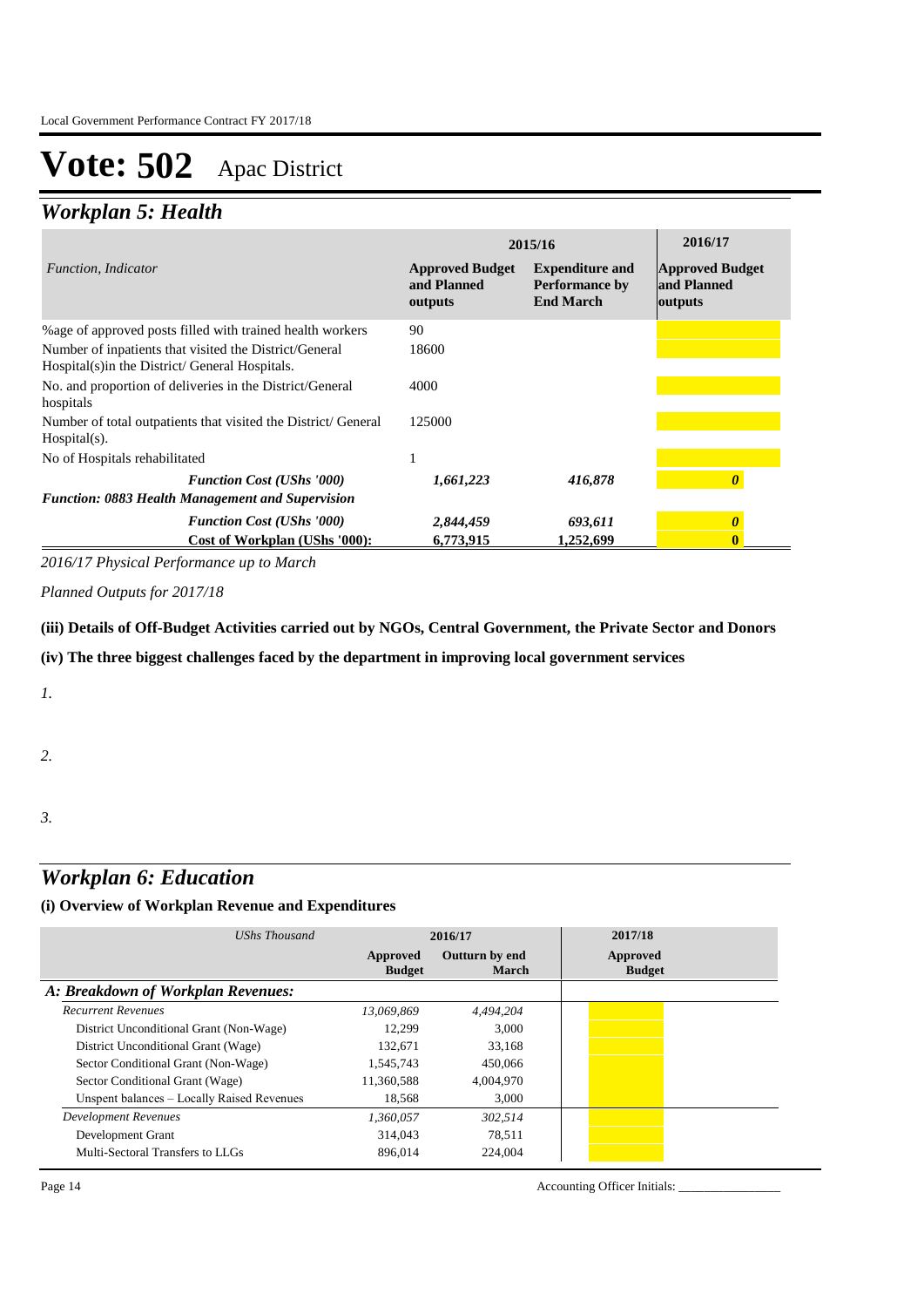## *Workplan 6: Education*

| 150,000                                       | $\mathbf{0}$ |              |  |
|-----------------------------------------------|--------------|--------------|--|
| 14,429,926                                    | 4,796,718    |              |  |
| <b>B: Breakdown of Workplan Expenditures:</b> |              |              |  |
| 13,069,869                                    | 4,400,138    | $\theta$     |  |
| 11,493,259                                    | 3,951,764    | $\Omega$     |  |
| 1,576,610                                     | 448,374      | $\Omega$     |  |
| 1,360,057                                     | 84,463       | $\Omega$     |  |
| 1,210,057                                     | 84,463       | $\Omega$     |  |
| 150,000                                       | 0            | $\Omega$     |  |
| 14,429,926                                    | 4,484,600    | $\mathbf{0}$ |  |
|                                               |              |              |  |

*2016/17 Revenue and Expenditure Performance up to March*

*Department Revenue and Expenditure Allocations Plans for 2017/18*

#### **(ii) Summary of Past and Planned Workplan Outputs**

|                                                         |                                                  | 2015/16                                                      |                                                  |  |
|---------------------------------------------------------|--------------------------------------------------|--------------------------------------------------------------|--------------------------------------------------|--|
| Function, Indicator                                     | <b>Approved Budget</b><br>and Planned<br>outputs | <b>Expenditure and</b><br>Performance by<br><b>End March</b> | <b>Approved Budget</b><br>and Planned<br>outputs |  |
| <b>Function: 0781 Pre-Primary and Primary Education</b> |                                                  |                                                              |                                                  |  |
| No. of textbooks distributed                            | 2740                                             |                                                              |                                                  |  |
| No. of teachers paid salaries                           | 1935                                             |                                                              |                                                  |  |
| No. of qualified primary teachers                       | 1935                                             |                                                              |                                                  |  |
| No. of pupils enrolled in UPE                           | 104000                                           |                                                              |                                                  |  |
| No. of student drop-outs                                | 200                                              |                                                              |                                                  |  |
| No. of Students passing in grade one                    | 250                                              |                                                              |                                                  |  |
| No. of pupils sitting PLE                               | 5500                                             |                                                              |                                                  |  |
| No. of classrooms constructed in UPE                    | 2                                                |                                                              |                                                  |  |
| No. of classrooms rehabilitated in UPE                  | 4                                                |                                                              |                                                  |  |
| No. of latrine stances constructed                      | 6                                                |                                                              |                                                  |  |
| No. of latrine stances rehabilitated                    | 30                                               |                                                              |                                                  |  |
| No. of teacher houses constructed                       | 1                                                |                                                              |                                                  |  |
| No. of teacher houses rehabilitated                     | 2                                                |                                                              |                                                  |  |
| No. of primary schools receiving furniture              | 5                                                |                                                              |                                                  |  |
| <b>Function Cost (UShs '000)</b>                        | 11,320,330                                       | 3,808,186                                                    | $\boldsymbol{\theta}$                            |  |
| <b>Function: 0782 Secondary Education</b>               |                                                  |                                                              |                                                  |  |
| No. of students enrolled in USE                         | 2500                                             |                                                              |                                                  |  |
| No. of teaching and non teaching staff paid             | 520                                              |                                                              |                                                  |  |
| No. of students passing O level                         | 2000                                             |                                                              |                                                  |  |
| No. of students sitting O level                         | 2500                                             |                                                              |                                                  |  |
| No. of teacher houses constructed                       | 01                                               |                                                              |                                                  |  |
| No. of ICT laboratories completed                       | 02                                               |                                                              |                                                  |  |
| <b>Function Cost (UShs '000)</b>                        | 2,012,716                                        | 638,947                                                      | $\boldsymbol{\theta}$                            |  |
| Eunstian: 0792 Skills Development                       |                                                  |                                                              |                                                  |  |

*Function: 0783 Skills Development*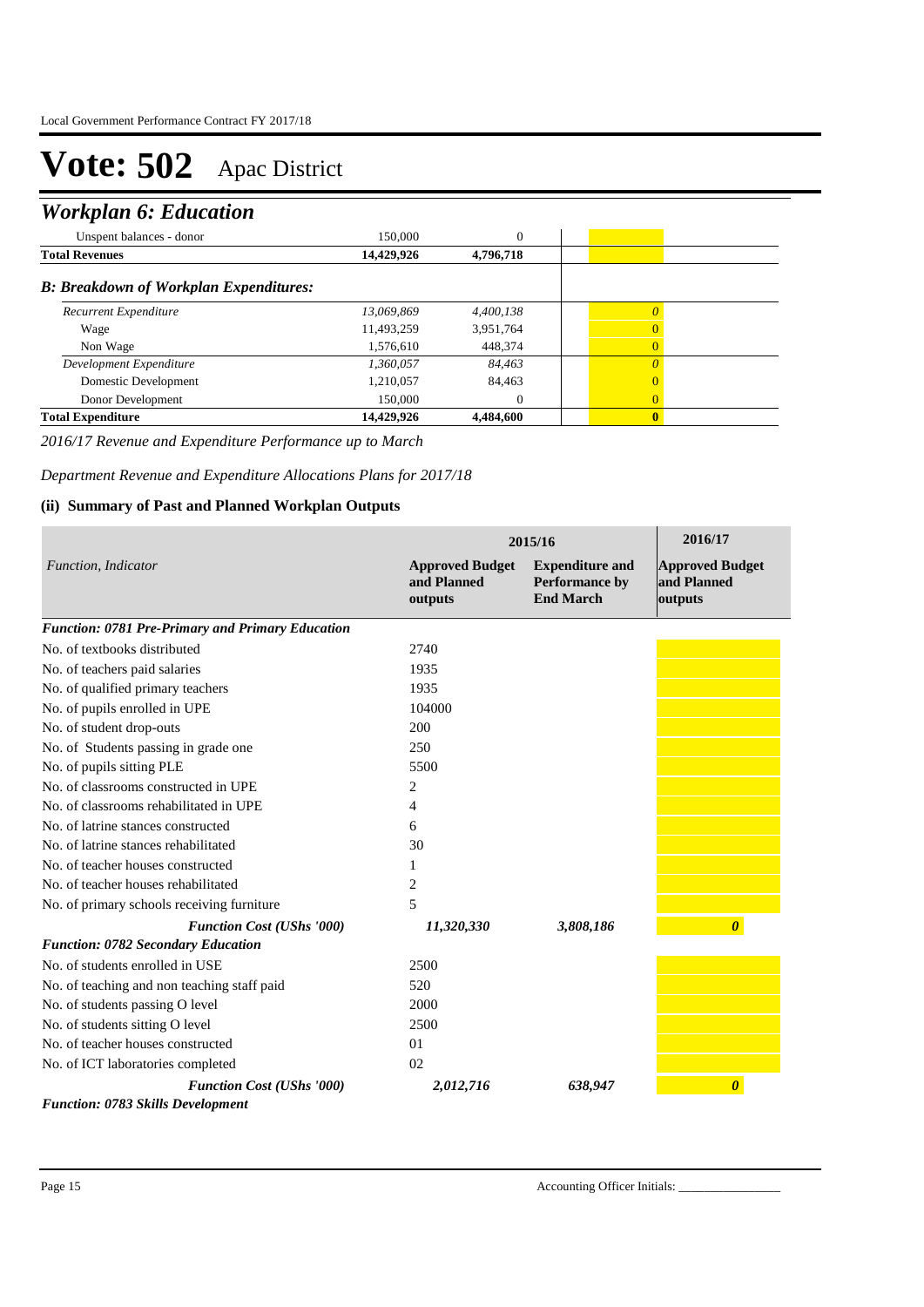## *Workplan 6: Education*

|                                                                        | 2015/16                                          | 2016/17                                                             |                                                  |
|------------------------------------------------------------------------|--------------------------------------------------|---------------------------------------------------------------------|--------------------------------------------------|
| <i>Function. Indicator</i>                                             | <b>Approved Budget</b><br>and Planned<br>outputs | <b>Expenditure and</b><br><b>Performance by</b><br><b>End March</b> | <b>Approved Budget</b><br>and Planned<br>outputs |
| No. Of tertiary education Instructors paid salaries                    | 30                                               |                                                                     |                                                  |
| No. of students in tertiary education                                  | 400                                              |                                                                     |                                                  |
| <b>Function Cost (UShs '000)</b>                                       | 47,329                                           | 0                                                                   |                                                  |
| <b>Function: 0784 Education &amp; Sports Management and Inspection</b> |                                                  |                                                                     |                                                  |
| No. of primary schools inspected in quarter                            | 137                                              |                                                                     |                                                  |
| No. of secondary schools inspected in quarter                          | 13                                               |                                                                     |                                                  |
| No. of tertiary institutions inspected in quarter                      |                                                  |                                                                     |                                                  |
| No. of inspection reports provided to Council                          | 4                                                |                                                                     |                                                  |
| <b>Function Cost (UShs '000)</b>                                       | 1,049,552                                        | 37,468                                                              |                                                  |
| Cost of Workplan (UShs '000):                                          | 14,429,926                                       | 4.484,600                                                           |                                                  |

*2016/17 Physical Performance up to March*

*Planned Outputs for 2017/18* 

**(iii) Details of Off-Budget Activities carried out by NGOs, Central Government, the Private Sector and Donors** 

**(iv) The three biggest challenges faced by the department in improving local government services**

*1.*

*2.*

*3.*

## *Workplan 7a: Roads and Engineering*

| UShs Thousand                                        | 2016/17                   |                         | 2017/18                   |
|------------------------------------------------------|---------------------------|-------------------------|---------------------------|
|                                                      | Approved<br><b>Budget</b> | Outturn by end<br>March | Approved<br><b>Budget</b> |
| A: Breakdown of Workplan Revenues:                   |                           |                         |                           |
| <b>Recurrent Revenues</b>                            | 863.229                   | 140.053                 |                           |
| District Unconditional Grant (Non-Wage)              | 12.299                    | 3.075                   |                           |
| District Unconditional Grant (Wage)                  | 105.243                   | 26.311                  |                           |
| Sector Conditional Grant (Non-Wage)                  | 736,403                   | 108.346                 |                           |
| Unspent balances - Locally Raised Revenues           | 9.284                     | 2,321                   |                           |
| Development Revenues                                 | 702.318                   | 175,580                 |                           |
| Development Grant                                    | 512,002                   | 128,001                 |                           |
| District Discretionary Development Equalization Gran | 190.316                   | 47.579                  |                           |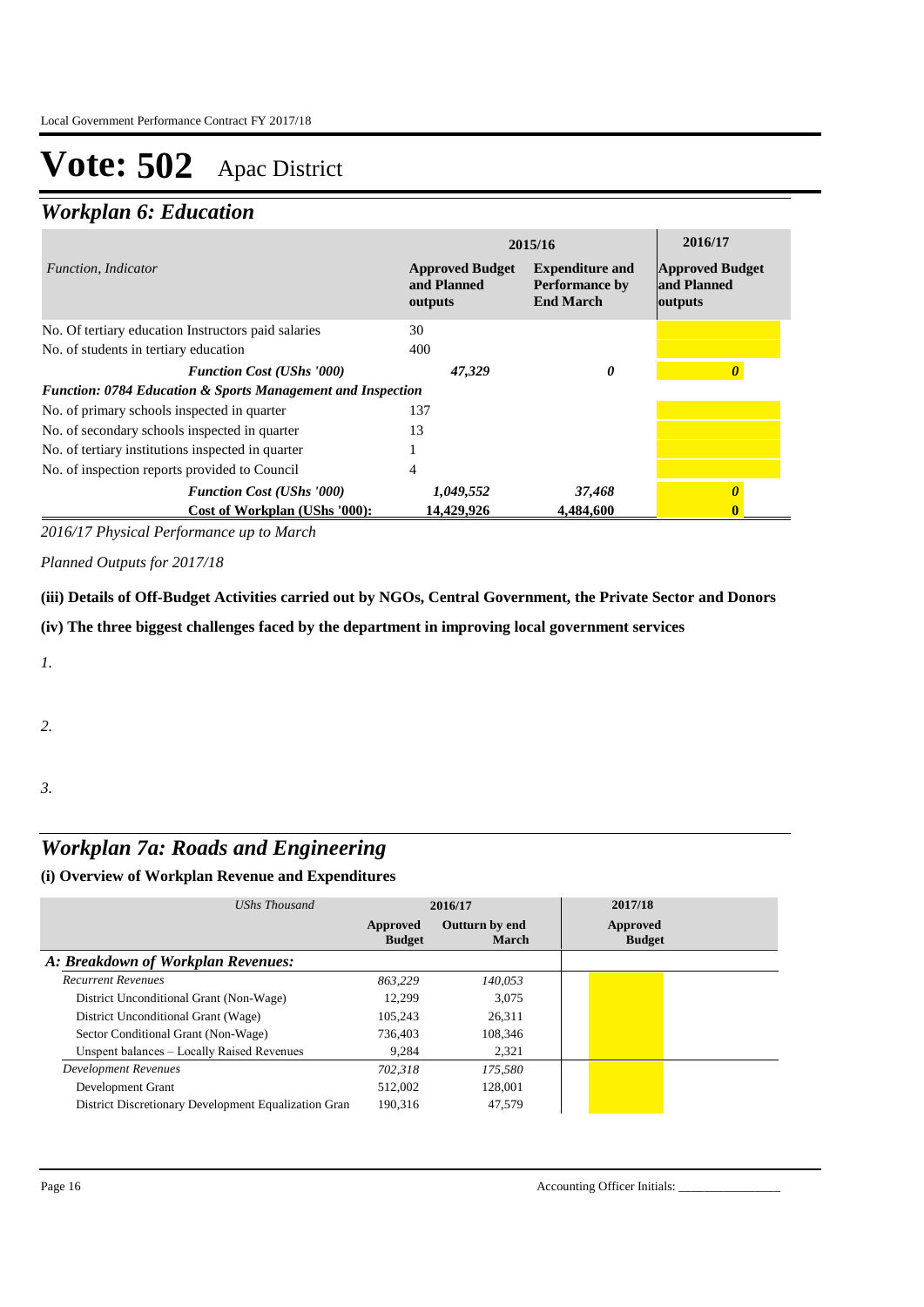## *Workplan 7a: Roads and Engineering*

| ີ<br>ີ    |                                               |              |  |
|-----------|-----------------------------------------------|--------------|--|
| 1,565,547 | 315,633                                       |              |  |
|           |                                               |              |  |
| 863,229   | 101,966                                       | $\theta$     |  |
| 105,243   | 26,311                                        | $\Omega$     |  |
| 757.986   | 75,655                                        | $\Omega$     |  |
| 702,318   | 47,000                                        |              |  |
| 702,318   | 47,000                                        | $\Omega$     |  |
| $\Omega$  | $\theta$                                      | $\Omega$     |  |
| 1,565,547 | 148,966                                       | $\mathbf{0}$ |  |
|           | <b>B: Breakdown of Workplan Expenditures:</b> |              |  |

*2016/17 Revenue and Expenditure Performance up to March*

*Department Revenue and Expenditure Allocations Plans for 2017/18*

### **(ii) Summary of Past and Planned Workplan Outputs**

|                                                                  | 2015/16                                                                                                                 | 2016/17 |                                                  |
|------------------------------------------------------------------|-------------------------------------------------------------------------------------------------------------------------|---------|--------------------------------------------------|
| <i>Function, Indicator</i>                                       | <b>Approved Budget</b><br><b>Expenditure and</b><br>and Planned<br><b>Performance by</b><br><b>End March</b><br>outputs |         | <b>Approved Budget</b><br>and Planned<br>outputs |
| <b>Function: 0481 District, Urban and Community Access Roads</b> |                                                                                                                         |         |                                                  |
| No. of bottlenecks cleared on community Access Roads             | $\overline{c}$                                                                                                          |         |                                                  |
| Length in Km of District roads routinely maintained              | 507                                                                                                                     |         |                                                  |
| Length in Km of District roads periodically maintained           | 274                                                                                                                     |         |                                                  |
| Length in Km of District roads maintained.                       | 9                                                                                                                       |         |                                                  |
| Lengths in km of community access roads maintained               | 130                                                                                                                     |         |                                                  |
| Length in Km. of rural roads constructed                         | 30                                                                                                                      |         |                                                  |
| Length in Km. of rural roads rehabilitated                       | 30                                                                                                                      |         |                                                  |
| <b>Function Cost (UShs '000)</b>                                 | 1,565,547                                                                                                               | 148,966 | O                                                |
| Cost of Workplan (UShs '000):                                    | 1.565.547                                                                                                               | 148,966 | 0                                                |

*2016/17 Physical Performance up to March*

*Planned Outputs for 2017/18* 

**(iii) Details of Off-Budget Activities carried out by NGOs, Central Government, the Private Sector and Donors** 

**(iv) The three biggest challenges faced by the department in improving local government services**

*1.*

- *2.*
- *3.*

*Workplan 7b: Water*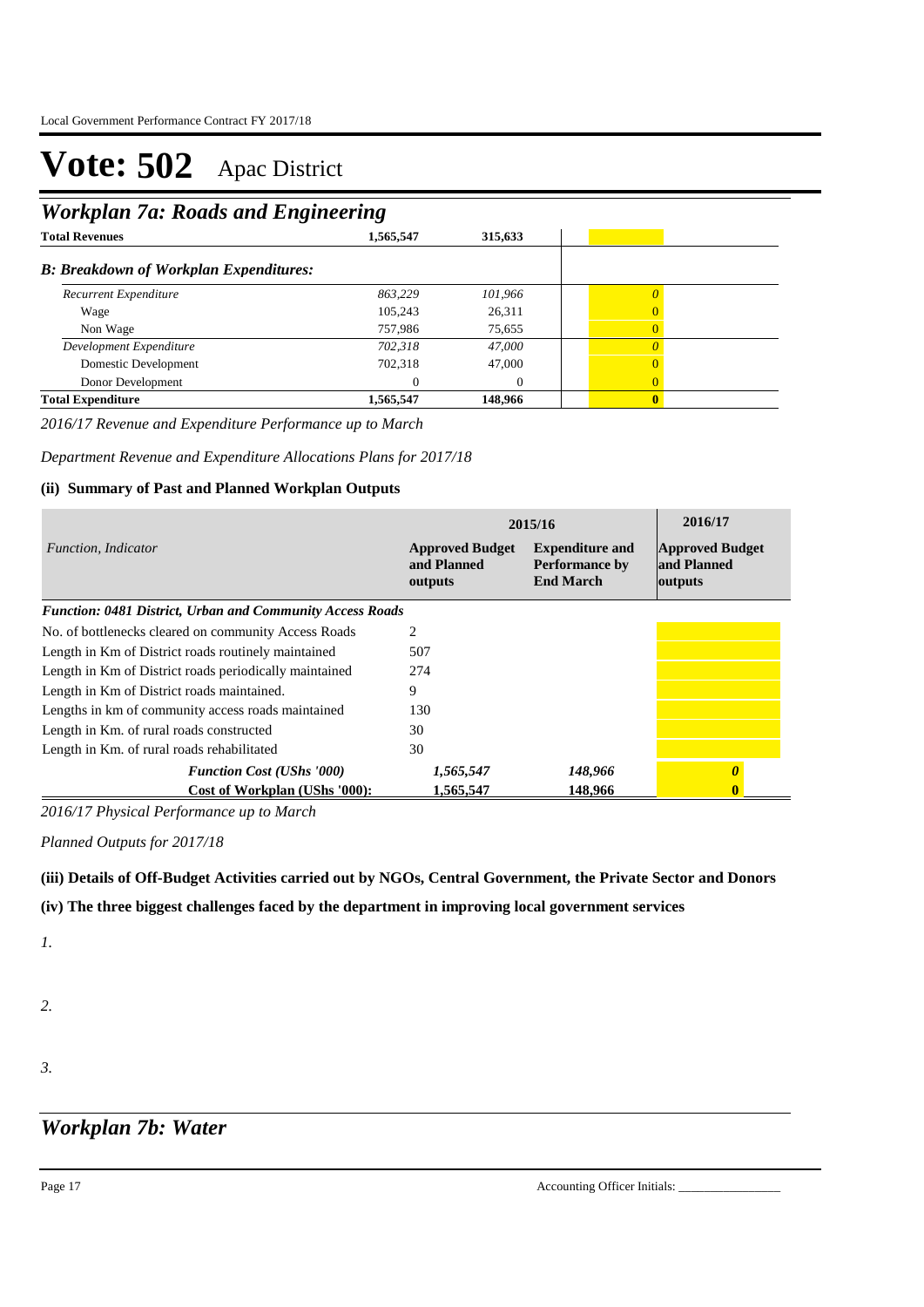## *Workplan 7b: Water*

### **(i) Overview of Workplan Revenue and Expenditures**

| UShs Thousand                                        | 2016/17                   |                         | 2017/18                          |
|------------------------------------------------------|---------------------------|-------------------------|----------------------------------|
|                                                      | Approved<br><b>Budget</b> | Outturn by end<br>March | <b>Approved</b><br><b>Budget</b> |
| A: Breakdown of Workplan Revenues:                   |                           |                         |                                  |
| <b>Recurrent Revenues</b>                            | 106,994                   | 26,674                  |                                  |
| District Unconditional Grant (Non-Wage)              | 12,299                    | 3,000                   |                                  |
| District Unconditional Grant (Wage)                  | 45,861                    | 11,465                  |                                  |
| Sector Conditional Grant (Non-Wage)                  | 41,407                    | 10,352                  |                                  |
| Unspent balances - Locally Raised Revenues           | 7,427                     | 1,857                   |                                  |
| <b>Development Revenues</b>                          | 654,316                   | 163,579                 |                                  |
| Development Grant                                    | 588,138                   | 147,034                 |                                  |
| District Discretionary Development Equalization Gran | 66,178                    | 16,545                  |                                  |
| <b>Total Revenues</b>                                | 761,310                   | 190,253                 |                                  |
| <b>B: Breakdown of Workplan Expenditures:</b>        |                           |                         |                                  |
| Recurrent Expenditure                                | 106,994                   | 22,905                  | $\theta$                         |
| Wage                                                 | 45,861                    | 11,465                  | 0                                |
| Non Wage                                             | 61,133                    | 11,440                  | $\overline{0}$                   |
| Development Expenditure                              | 654,316                   | 5,810                   | $\overline{0}$                   |
| Domestic Development                                 | 654,316                   | 5,810                   | $\mathbf{0}$                     |
| Donor Development                                    | $\Omega$                  | $\Omega$                | $\overline{0}$                   |
| <b>Total Expenditure</b>                             | 761,310                   | 28,715                  | $\bf{0}$                         |

*2016/17 Revenue and Expenditure Performance up to March*

*Department Revenue and Expenditure Allocations Plans for 2017/18*

### **(ii) Summary of Past and Planned Workplan Outputs**

|                            |                        | 2015/16                | 2016/17                |
|----------------------------|------------------------|------------------------|------------------------|
| <i>Function, Indicator</i> | <b>Approved Budget</b> | <b>Expenditure and</b> | <b>Approved Budget</b> |
|                            | and Planned            | <b>Performance by</b>  | and Planned            |
|                            | outputs                | <b>End March</b>       | outputs                |

*Function: 0981 Rural Water Supply and Sanitation*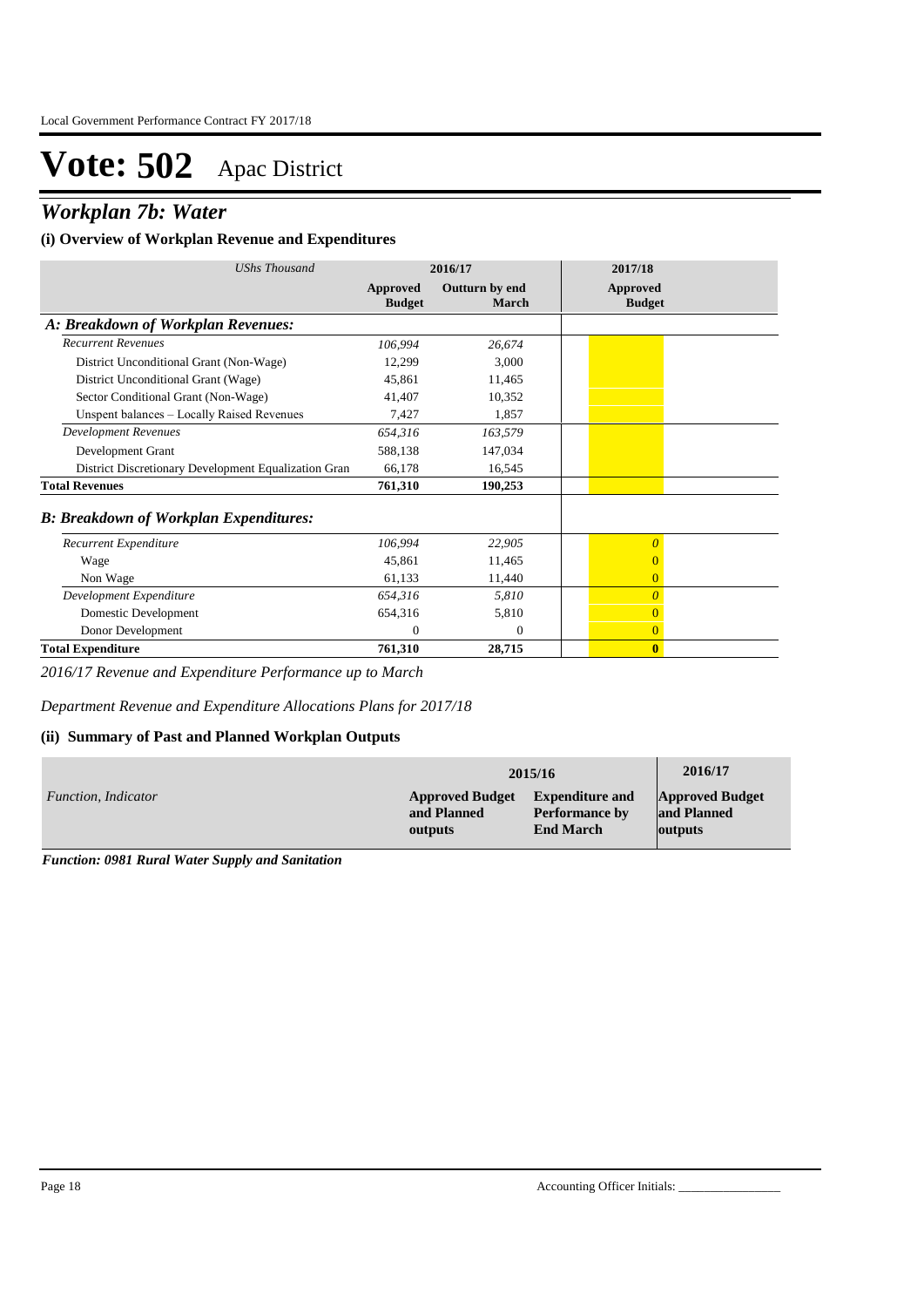## *Workplan 7b: Water*

|                                                                                                                                         | 2015/16                                          | 2016/17                                                      |                                                  |
|-----------------------------------------------------------------------------------------------------------------------------------------|--------------------------------------------------|--------------------------------------------------------------|--------------------------------------------------|
| Function, Indicator                                                                                                                     | <b>Approved Budget</b><br>and Planned<br>outputs | <b>Expenditure and</b><br>Performance by<br><b>End March</b> | <b>Approved Budget</b><br>and Planned<br>outputs |
| No. of supervision visits during and after construction                                                                                 | 04                                               |                                                              |                                                  |
| No. of water points tested for quality                                                                                                  | 20                                               |                                                              |                                                  |
| No. of District Water Supply and Sanitation Coordination<br>Meetings                                                                    | 4                                                |                                                              |                                                  |
| No. of Mandatory Public notices displayed with financial<br>information (release and expenditure)                                       | 12                                               |                                                              |                                                  |
| No. of sources tested for water quality                                                                                                 | 40                                               |                                                              |                                                  |
| No. of water and Sanitation promotional events undertaken                                                                               | 66                                               |                                                              |                                                  |
| No. of water user committees formed.                                                                                                    | 32                                               |                                                              |                                                  |
| No. of Water User Committee members trained                                                                                             | 32                                               |                                                              |                                                  |
| No. of private sector Stakeholders trained in preventative<br>maintenance, hygiene and sanitation                                       | 4                                                |                                                              |                                                  |
| No. of advocacy activities (drama shows, radio spots, public<br>campaigns) on promoting water, sanitation and good hygiene<br>practices | 12                                               |                                                              |                                                  |
| No. of public latrines in RGCs and public places                                                                                        | 01                                               |                                                              |                                                  |
| No. of shallow wells constructed (hand dug, hand augured,<br>motorised pump)                                                            | 3                                                |                                                              |                                                  |
| No. of deep boreholes drilled (hand pump, motorised)                                                                                    | 39                                               |                                                              |                                                  |
| No. of deep boreholes rehabilitated                                                                                                     | 19                                               |                                                              |                                                  |
| <b>Function Cost (UShs '000)</b><br>Cost of Workplan (UShs '000):                                                                       | 761,310<br>761,310                               | 28,715<br>28,715                                             | $\boldsymbol{\theta}$                            |

*2016/17 Physical Performance up to March*

*Planned Outputs for 2017/18* 

### **(iii) Details of Off-Budget Activities carried out by NGOs, Central Government, the Private Sector and Donors**

### **(iv) The three biggest challenges faced by the department in improving local government services**

*1.*

- *2.*
- 
- *3.*

## *Workplan 8: Natural Resources*

| UShs Thousand | 2016/17       |                       | 2017/18       |
|---------------|---------------|-----------------------|---------------|
|               | Approved      | <b>Outturn by end</b> | Approved      |
|               | <b>Budget</b> | March                 | <b>Budget</b> |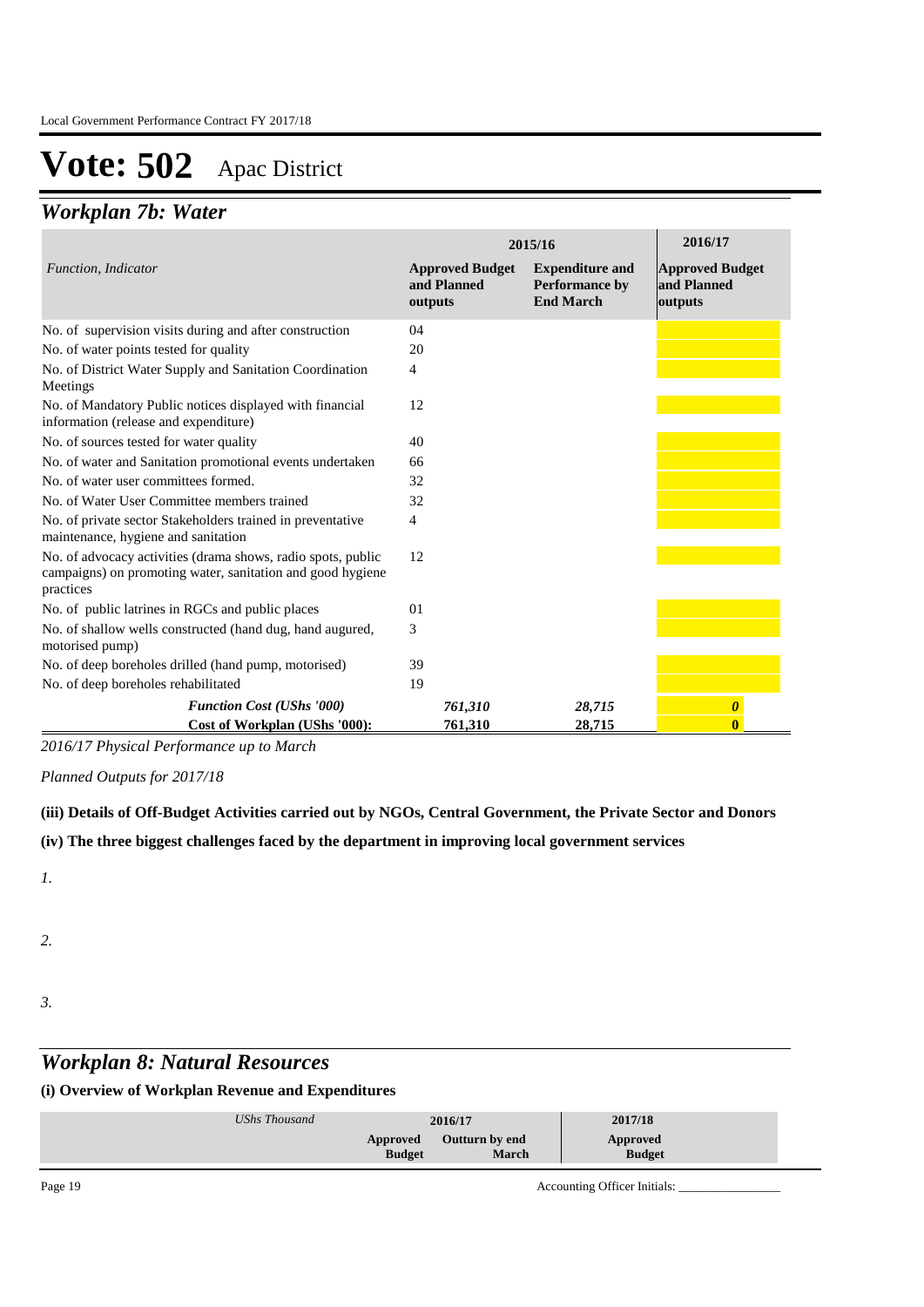## *Workplan 8: Natural Resources*

| A: Breakdown of Workplan Revenues:                   |          |                |                |
|------------------------------------------------------|----------|----------------|----------------|
| <b>Recurrent Revenues</b>                            | 122,350  | 26,304         |                |
| District Unconditional Grant (Non-Wage)              | 18,568   | 3,000          |                |
| District Unconditional Grant (Wage)                  | 75,221   | 18,805         |                |
| Sector Conditional Grant (Non-Wage)                  | 9,994    | 2,498          |                |
| Unspent balances - Locally Raised Revenues           | 18,568   | 2,000          |                |
| <b>Development Revenues</b>                          | 52,986   | 13,246         |                |
| District Discretionary Development Equalization Gran | 52,986   | 13,246         |                |
| <b>Total Revenues</b>                                | 175,336  | 39,550         |                |
| <b>B</b> : Breakdown of Workplan Expenditures:       |          |                |                |
| Recurrent Expenditure                                | 122,350  | 25,907         |                |
| Wage                                                 | 75,221   | 18,805         |                |
| Non Wage                                             | 47,129   | 7,102          | 0              |
| Development Expenditure                              | 52,986   | 0              |                |
| Domestic Development                                 | 52,986   | $\overline{0}$ |                |
| Donor Development                                    | $\Omega$ | $\Omega$       | $\overline{0}$ |
| <b>Total Expenditure</b>                             | 175,336  | 25,907         | $\mathbf{0}$   |

*2016/17 Revenue and Expenditure Performance up to March*

*Department Revenue and Expenditure Allocations Plans for 2017/18*

#### **(ii) Summary of Past and Planned Workplan Outputs**

|                                                                            | 2015/16                                          | 2016/17                                                             |                                                  |
|----------------------------------------------------------------------------|--------------------------------------------------|---------------------------------------------------------------------|--------------------------------------------------|
| Function, Indicator                                                        | <b>Approved Budget</b><br>and Planned<br>outputs | <b>Expenditure and</b><br><b>Performance by</b><br><b>End March</b> | <b>Approved Budget</b><br>and Planned<br>outputs |
| <b>Function: 0983 Natural Resources Management</b>                         |                                                  |                                                                     |                                                  |
| Area (Ha) of trees established (planted and surviving)                     | 12                                               |                                                                     |                                                  |
| Number of people (Men and Women) participating in tree<br>planting days    | 120                                              |                                                                     |                                                  |
| No. of Agro forestry Demonstrations                                        | 2                                                |                                                                     |                                                  |
| No. of community members trained (Men and Women) in<br>forestry management | 100                                              |                                                                     |                                                  |
| No. of monitoring and compliance surveys/inspections<br>undertaken         | 24                                               |                                                                     |                                                  |
| No. of Water Shed Management Committees formulated                         | 8                                                |                                                                     |                                                  |
| No. of Wetland Action Plans and regulations developed                      | 8                                                |                                                                     |                                                  |
| Area (Ha) of Wetlands demarcated and restored                              | 12                                               |                                                                     |                                                  |
| No. of community women and men trained in ENR monitoring                   | 12                                               |                                                                     |                                                  |
| No. of monitoring and compliance surveys undertaken                        | 22                                               |                                                                     |                                                  |
| No. of new land disputes settled within FY                                 | 12                                               |                                                                     |                                                  |
| <b>Function Cost (UShs '000)</b>                                           | 175,336                                          | 25,907                                                              | 0                                                |
| Cost of Workplan (UShs '000):                                              | 175,336                                          | 25,907                                                              |                                                  |

*2016/17 Physical Performance up to March*

*Planned Outputs for 2017/18* 

### **(iii) Details of Off-Budget Activities carried out by NGOs, Central Government, the Private Sector and Donors**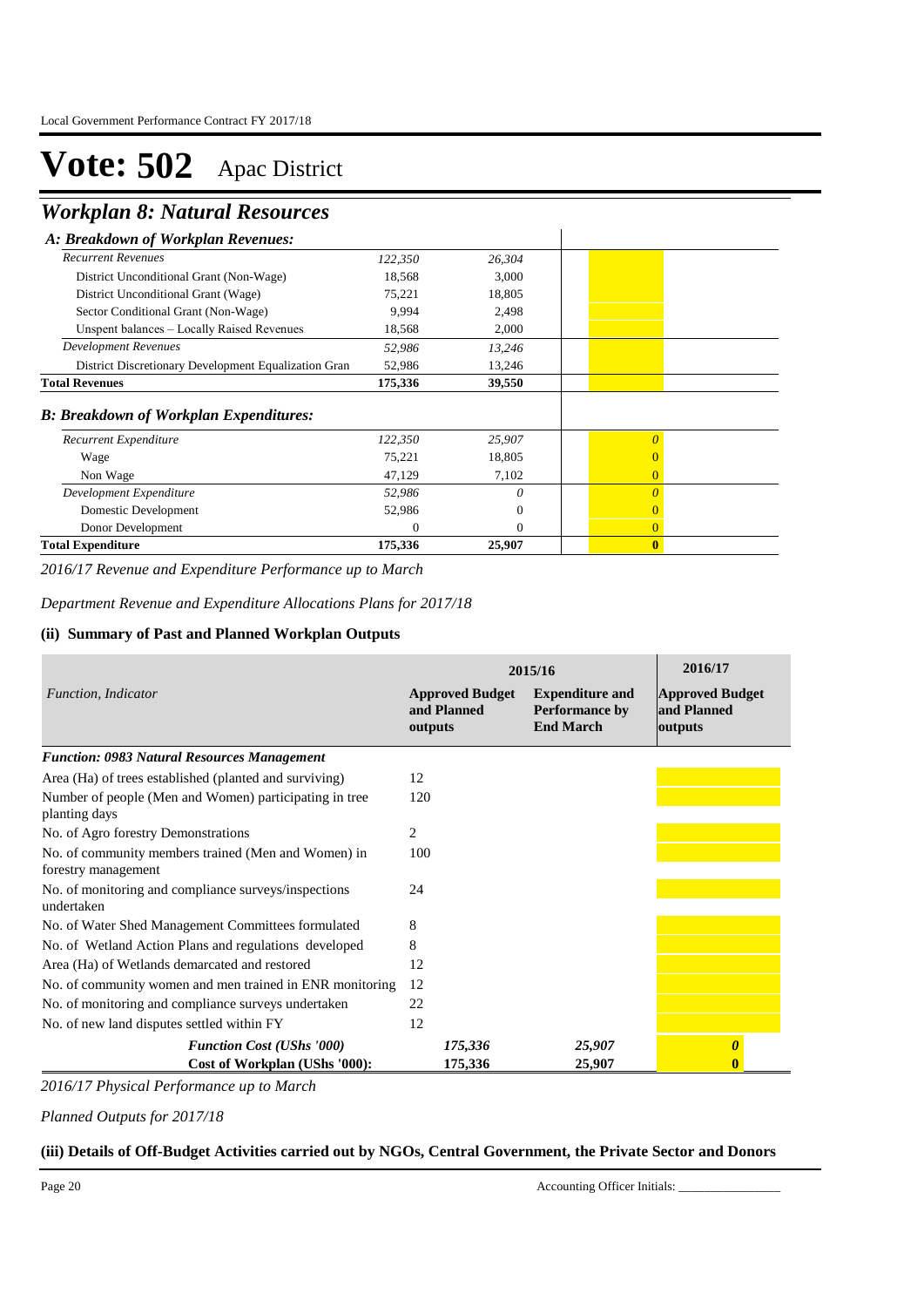### *Workplan 8: Natural Resources*

**(iv) The three biggest challenges faced by the department in improving local government services**

*1.*

*2.*

*3.*

### *Workplan 9: Community Based Services*

### **(i) Overview of Workplan Revenue and Expenditures**

| <b>UShs Thousand</b>                                 | 2016/17                   |                         | 2017/18                          |
|------------------------------------------------------|---------------------------|-------------------------|----------------------------------|
|                                                      | Approved<br><b>Budget</b> | Outturn by end<br>March | <b>Approved</b><br><b>Budget</b> |
| A: Breakdown of Workplan Revenues:                   |                           |                         |                                  |
| <b>Recurrent Revenues</b>                            | 278,234                   | 67,842                  |                                  |
| District Unconditional Grant (Non-Wage)              | 12,299                    | 3,000                   |                                  |
| District Unconditional Grant (Wage)                  | 186,814                   | 46,703                  |                                  |
| Sector Conditional Grant (Non-Wage)                  | 60.553                    | 15,138                  |                                  |
| Unspent balances - Locally Raised Revenues           | 18,568                    | 3,000                   |                                  |
| <b>Development Revenues</b>                          | 6.826.926                 | 371,467                 |                                  |
| District Discretionary Development Equalization Gran | 63,583                    | 15,896                  |                                  |
| <b>Transitional Development Grant</b>                | 4,348                     | 1,087                   |                                  |
| Unspent balances - Conditional Grants                | 2,152,998                 | 118,161                 |                                  |
| Unspent balances - donor                             | 300,000                   | $\Omega$                |                                  |
| Unspent balances - Other Government Transfers        | 2,152,998                 | 118,161                 |                                  |
| Unspent balances - UnConditional Grants              | 2,152,998                 | 118,161                 |                                  |
| <b>Total Revenues</b>                                | 7,105,160                 | 439,309                 |                                  |
| <b>B: Breakdown of Workplan Expenditures:</b>        |                           |                         |                                  |
| Recurrent Expenditure                                | 278,234                   | 67.127                  | $\boldsymbol{\theta}$            |
| Wage                                                 | 186.814                   | 46.703                  | $\overline{0}$                   |
| Non Wage                                             | 91,420                    | 20,424                  | $\overline{0}$                   |
| Development Expenditure                              | 2,520,929                 | 133,906                 | $\overline{\theta}$              |
| Domestic Development                                 | 2,220,929                 | 133,906                 | $\overline{0}$                   |
| Donor Development                                    | 300,000                   | $\mathbf{0}$            | $\overline{0}$                   |
| <b>Total Expenditure</b>                             | 2,799,163                 | 201,033                 | $\bf{0}$                         |

*2016/17 Revenue and Expenditure Performance up to March*

*Department Revenue and Expenditure Allocations Plans for 2017/18*

#### **(ii) Summary of Past and Planned Workplan Outputs**

|                            | 2015/16                | 2016/17                |                        |
|----------------------------|------------------------|------------------------|------------------------|
| <i>Function, Indicator</i> | <b>Approved Budget</b> | <b>Expenditure and</b> | <b>Approved Budget</b> |
|                            | and Planned            | <b>Performance by</b>  | and Planned            |
|                            | outputs                | <b>End March</b>       | <b>outputs</b>         |

Page 21 Accounting Officer Initials: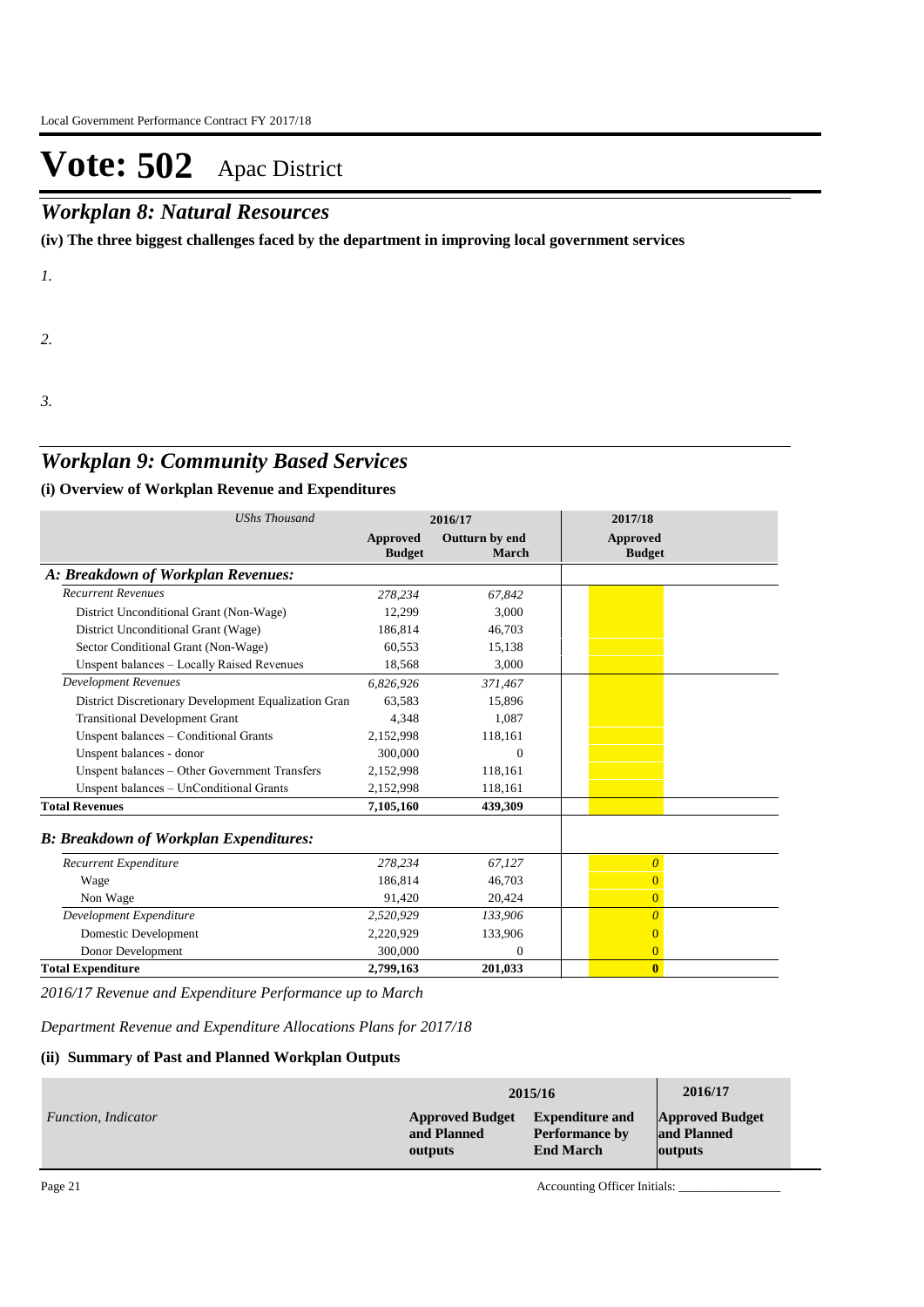*Workplan 9: Community Based Services*

| <b>Function: 1081 Community Mobilisation and Empowerment</b>       |                        |                    |  |
|--------------------------------------------------------------------|------------------------|--------------------|--|
| No. of children settled                                            | 32                     |                    |  |
| No. of Active Community Development Workers                        | 25                     |                    |  |
| No. FAL Learners Trained                                           | 40                     |                    |  |
| No. of children cases (Juveniles) handled and settled              | 60                     |                    |  |
| No. of Youth councils supported                                    | 12                     |                    |  |
| No. of assisted aids supplied to disabled and elderly<br>community | 36                     |                    |  |
| No. of women councils supported                                    | 2                      |                    |  |
| <b>Function Cost (UShs '000)</b><br>Cost of Workplan (UShs '000):  | 2,799,163<br>2,799,163 | 201,033<br>201,033 |  |

*2016/17 Physical Performance up to March*

*Planned Outputs for 2017/18* 

**(iii) Details of Off-Budget Activities carried out by NGOs, Central Government, the Private Sector and Donors** 

**(iv) The three biggest challenges faced by the department in improving local government services**

*1.*

*2.*

*3.*

## *Workplan 10: Planning*

| UShs Thousand                                        | 2016/17                   |                                | 2017/18                   |  |
|------------------------------------------------------|---------------------------|--------------------------------|---------------------------|--|
|                                                      | Approved<br><b>Budget</b> | Outturn by end<br><b>March</b> | Approved<br><b>Budget</b> |  |
| A: Breakdown of Workplan Revenues:                   |                           |                                |                           |  |
| <b>Recurrent Revenues</b>                            | 113.093                   | 28.273                         |                           |  |
| District Unconditional Grant (Non-Wage)              | 30.748                    | 7,687                          |                           |  |
| District Unconditional Grant (Wage)                  | 63.778                    | 15,945                         |                           |  |
| Unspent balances - Locally Raised Revenues           | 18,568                    | 4,642                          |                           |  |
| <b>Development Revenues</b>                          | 495.131                   | 98,608                         |                           |  |
| District Discretionary Development Equalization Gran | 218.431                   | 54,608                         |                           |  |
| Unspent balances - donor                             | 276,700                   | 44,000                         |                           |  |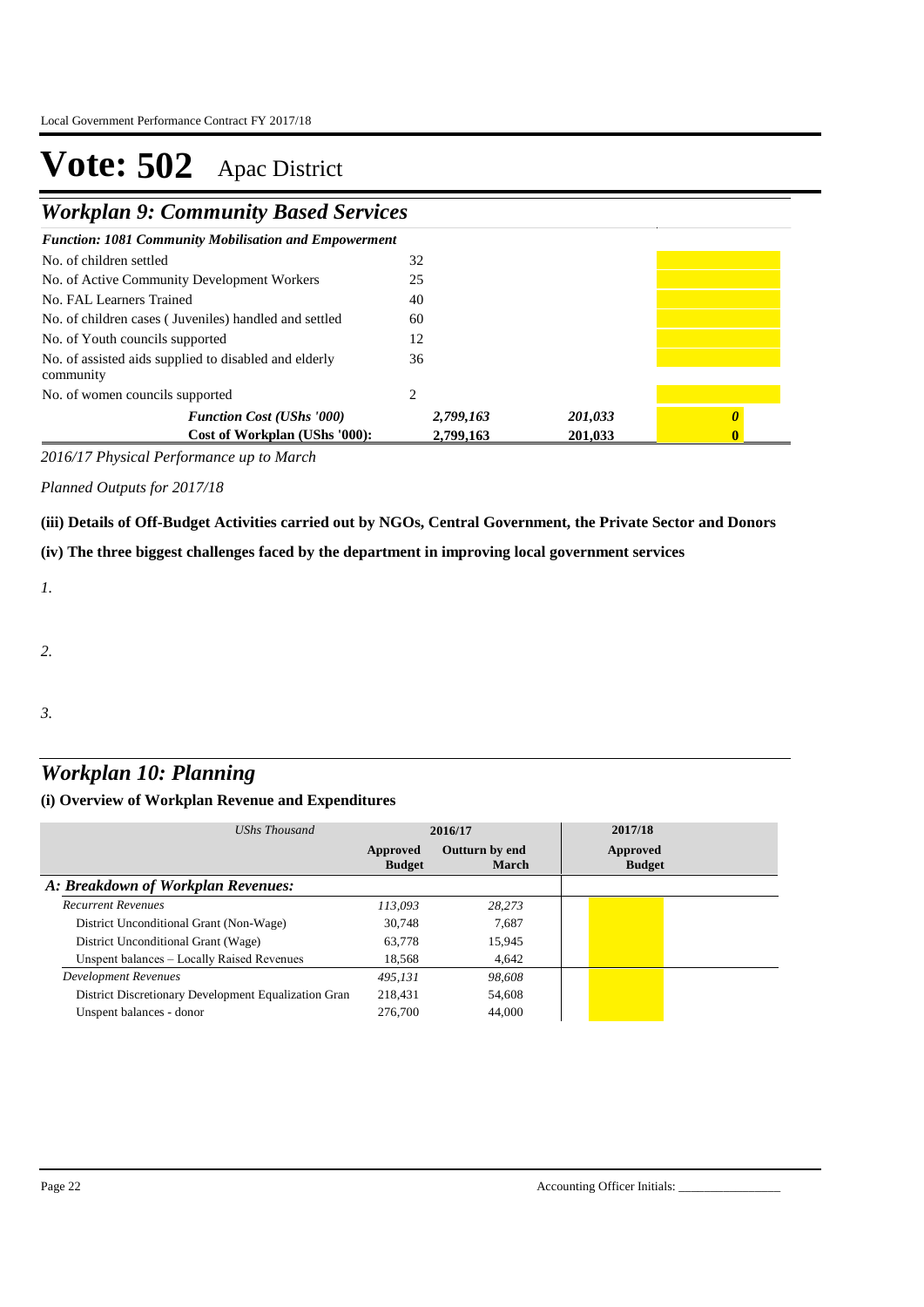## *Workplan 10: Planning*

| ິ                                             |         |         |                |
|-----------------------------------------------|---------|---------|----------------|
| <b>Total Revenues</b>                         | 608.224 | 126,881 |                |
| <b>B: Breakdown of Workplan Expenditures:</b> |         |         |                |
| Recurrent Expenditure                         | 113,093 | 21,500  | $\theta$       |
| Wage                                          | 63,778  | 15,940  | $\overline{0}$ |
| Non Wage                                      | 49,315  | 5,560   | $\overline{0}$ |
| Development Expenditure                       | 495,131 | 45,330  | $\Omega$       |
| Domestic Development                          | 218,431 | 1,330   | $\Omega$       |
| Donor Development                             | 276,700 | 44,000  | $\Omega$       |
| <b>Total Expenditure</b>                      | 608,224 | 66,830  | $\mathbf{0}$   |

*2016/17 Revenue and Expenditure Performance up to March*

*Department Revenue and Expenditure Allocations Plans for 2017/18*

### **(ii) Summary of Past and Planned Workplan Outputs**

| Function, Indicator                                      |                                  | 2015/16                                          | 2016/17                                                             |                                                  |
|----------------------------------------------------------|----------------------------------|--------------------------------------------------|---------------------------------------------------------------------|--------------------------------------------------|
|                                                          |                                  | <b>Approved Budget</b><br>and Planned<br>outputs | <b>Expenditure and</b><br><b>Performance by</b><br><b>End March</b> | <b>Approved Budget</b><br>and Planned<br>outputs |
| <b>Function: 1383 Local Government Planning Services</b> |                                  |                                                  |                                                                     |                                                  |
| No of qualified staff in the Unit                        |                                  |                                                  |                                                                     |                                                  |
| No of Minutes of TPC meetings                            |                                  | 12                                               |                                                                     |                                                  |
|                                                          | <b>Function Cost (UShs '000)</b> | 608,224                                          | 66,830                                                              |                                                  |
|                                                          | Cost of Workplan (UShs '000):    | 608,224                                          | 66.830                                                              |                                                  |

*2016/17 Physical Performance up to March*

*Planned Outputs for 2017/18* 

**(iii) Details of Off-Budget Activities carried out by NGOs, Central Government, the Private Sector and Donors** 

**(iv) The three biggest challenges faced by the department in improving local government services**

*1.*

*2.*

*3.*

### *Workplan 11: Internal Audit*

| UShs Thousand                      | 2016/17                   |                                       | 2017/18                   |
|------------------------------------|---------------------------|---------------------------------------|---------------------------|
|                                    | Approved<br><b>Budget</b> | <b>Outturn by end</b><br><b>March</b> | Approved<br><b>Budget</b> |
| A: Breakdown of Workplan Revenues: |                           |                                       |                           |